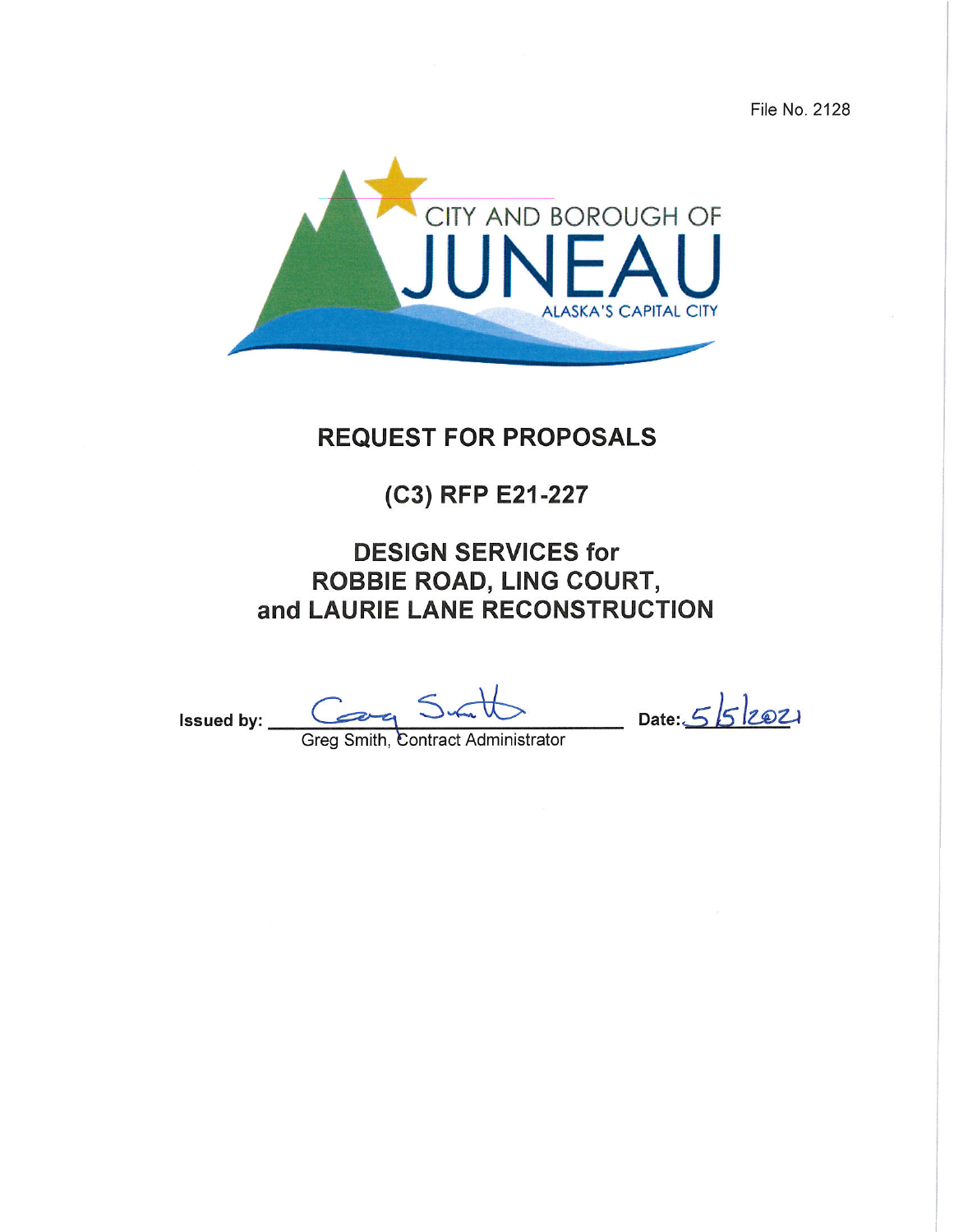#### Design Services for Robbie Road, Ling Court, and Laurie Lane Reconstruction (C3) RFP E21-227

**SCOPE OF SERVICES:** The City & Borough of Juneau (CBJ) is requesting proposals from qualified consultants to provide design services for the Robbie Rd, Ling Ct, & Laurie Ln Reconstruction project.

**PRE-PROPOSAL MEETING:** A non-mandatory pre-proposal conference call will be held at **10:00 a.m., Alaska time on May 19, 2021.** Persons interested in submitting proposals are encouraged to attend. Proposers intending to participate shall request the call-in information by emailing [caleb.comas@juneau.org](mailto:caleb.comas@juneau.org) by 4:30 p.m., on May 18, 2021.

**QUESTIONS REGARDING THIS RFP:** Greg Smith, Contract Administrator, phone 907-586- 0800 ext. 4194, fax 907-586-4530, greg.smith@juneau.org is the sole point of contact for all issues pertaining to this procurement.

# **\*NOTICE TO PROPOSERS\***

The Engineering Department is now receiving electronic proposals **ONLY** through a web based platform, Public Purchase.

Information regarding this free e-procurement service can be found by following this link: <https://juneau.org/finance/purchasing/bids-rfps> and<http://www.publicpurchase.com/>

**DEADLINE FOR PROPOSALS:** Electronic proposals are to be uploaded to Public Purchase **prior** to **2:00 p.m. Alaska Time on June 1, 2021**, or such later time as the Contract Administrator may announce by addendum to planholders at any time prior to the submittal date. It is the responsibility of the Proposer to submit all solicitation documents, by the advertised deadline. Submitting any response to a solicitation shall be solely at the Proposers risk. The Purchasing Division will attempt to keep all office equipment used in methods of document receipt, in working order but is **NOT** responsible for communications or documents that are late, **regardless of cause**. No Proposer documentation will be accepted as proof of receipt. Prior to any deadline, Proposers are strongly encouraged to confirm receipt of any submitted documents with the Purchasing Division. All electronic submittals must be uploaded as an Adobe Portable Document Format (PDF). Proposers will not secure, password protect or lock uploaded files; the City must be able to open and view the contents of the file. Proposers will not disable or restrict the ability of the City to print the contents of an uploaded file. Scanned documents or images must be of sufficient quality, no less than 150 dpi, to allow for reading or interpreting the words, drawings, images or sketches. The City may disqualify any Submittal Response that does not meet the criteria stated in this paragraph.

Disadvantaged Business Enterprises are encouraged to respond.

# **CONTACT INFORMATION REGARDING ELECTRONIC SUBMITTALS**

City and Borough of Juneau, Purchasing Division 155 South Seward Street Juneau, AK 99801

The CBJ Purchasing Division's phone number is 907-586-5215 ext. 4910, and fax number 907- 586-4561.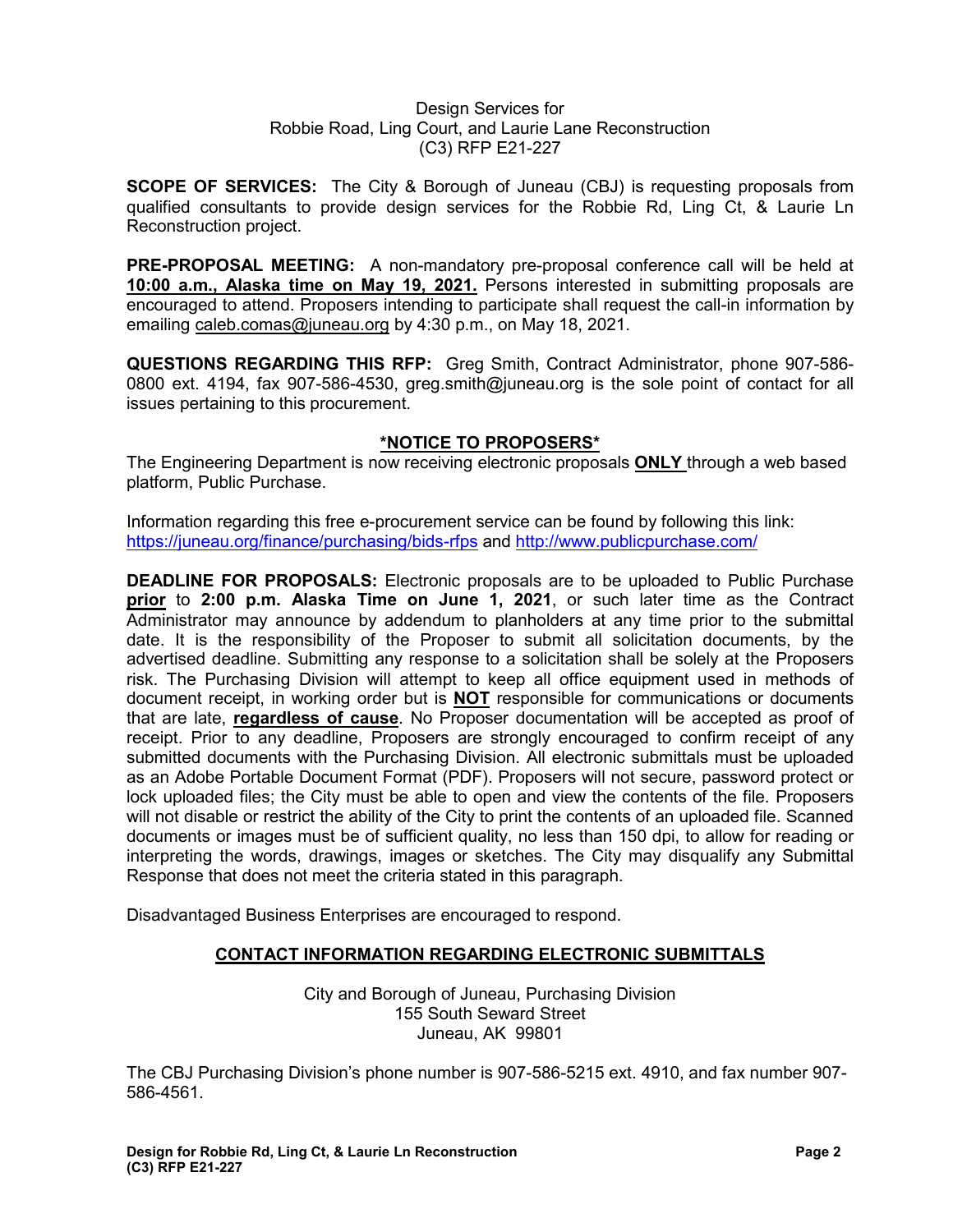# **TABLE OF CONTENTS**

- **1.0 GENERAL INFORMATION**
- **2.0 RULES GOVERNING COMPETITION**
- **3.0 PROPOSAL CONTENT REQUIREMENTS**
- **4.0 EVALUATION OF PROPOSALS**
- **5.0 SELECTION AND AWARD PROCESS**
- **6.0 INSURANCE REQUIREMENTS**
- **7.0 JUNEAU PROPOSER POINTS**
- **8.0 PROTESTS**
- **9.0 CONSULTANT'S GOOD STANDING WITH CBJ FINANCE DEPARTMENT**

**EVALUATION RANKING SHEET** 

**ATTACHMENT 1 – STANDARD CONTRACT**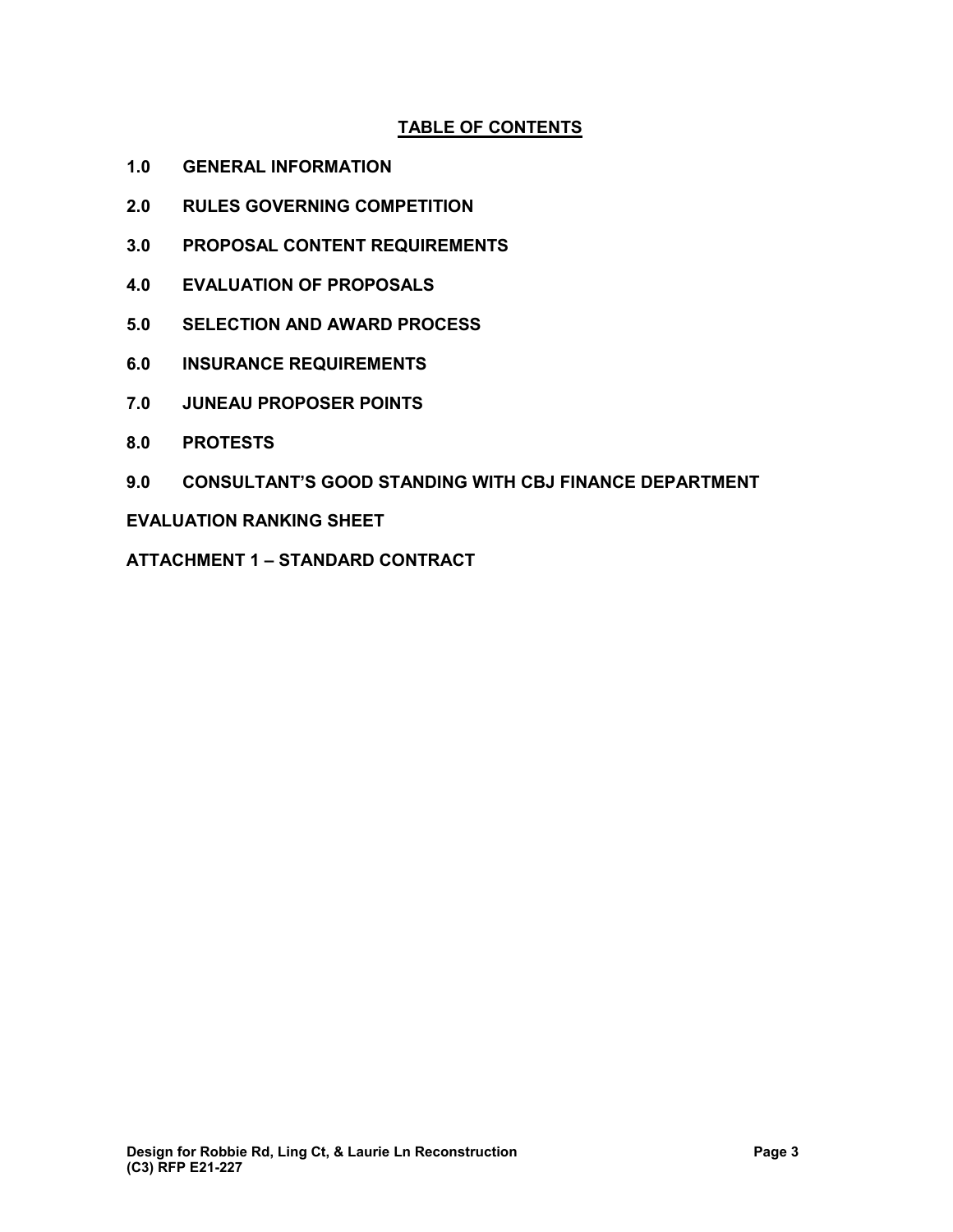# **1.0 GENERAL INFORMATION**

This Class 3 Request for Proposals (RFP) defines the scope of the project, explains the procedures for selecting a firm to provide the requested services, and defines the documents required to respond to the RFP.

# **1.1 Purpose**

The purpose of this document is to solicit proposals from qualified consultants to provide design services for the Robbie Rd, Ling Ct, & Laurie Ln Reconstruction project.

The Class 3 process is used for acquisition of professional service contracts estimated to be more than \$50,000.

# **1.2 Scope of Services**

The Consultant shall provide all necessary professional services, including, but not limited to, research including outreach and coordination assistance with residents, surveying, engineering, and design, to prepare complete bid-ready construction drawings, specifications, bid schedule and engineer's estimate for construction, for the reconstruction of Robbie Rd, Ling Ct & Laurie Ln.

The scope of construction work includes: Replacement of existing underground water mains and services, minor repairs to existing sewer structures, new road base and asphalt paving, and minor drainage work as required.

The site of the work is Robbie Rd, Ling Ct & Laurie Ln, in the Mountainside Estates subdivision, Juneau, Alaska.

# **General Design Requirements**

- A. The Consultant shall conduct at least two (2) design workshops in coordination with the CBJ Engineering Department Project Manager. The initial workshop will be to scope the project, with the second meeting at approximately 90-percent design completion. The Consultant shall coordinate with the affected CBJ User Department's Division supervisor(s) to ensure the design is responsive to the City's needs.
- B. The Consultant shall work with the CBJ Project Manager to develop conceptual and final project designs which respond to the estimated construction budget. The Consultant shall prepare and submit to the CBJ Project Manager a preliminary construction cost estimate after the scoping meeting. The CBJ Project Manager shall be kept informed of design modifications to the original scope which result in cost increases to the original construction estimate. An upgrade of the construction estimate shall be submitted at each design review meeting.
- C. The Consultant shall ensure that the design remains in conformity with the estimated construction budget. If the design's cost estimate or the construction low bid amount is greater than 10% higher than the available construction budget, the Consultant shall redesign the project to conform to the estimated construction budget at no additional charge to the City.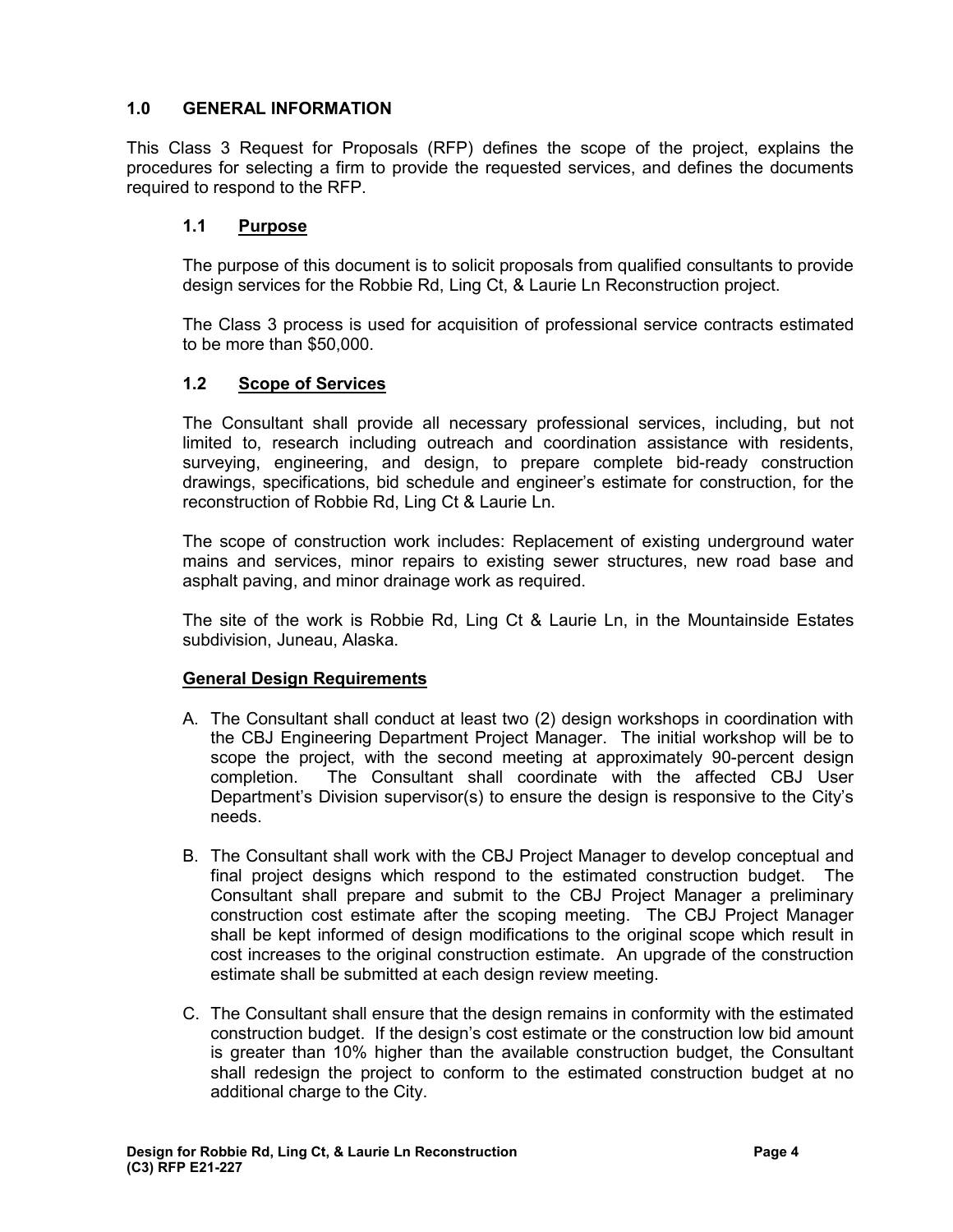- D. The Consultant shall submit to the CBJ Project Manager with the 90% design submittal an estimated construction schedule identifying: the lead times for major procurement items; estimated time duration of primary construction segments; and any mandated shutdowns (i.e., inclement weather, anadromous fish closures, etc.).
- E. The Consultant shall attend all required public meetings and shall be available to present the design and project schedule to the Assembly, or their subcommittee, if directed by the CBJ Engineering Department.
- F. The Consultant shall contact the local residents affected by the project in order to keep them informed of the project and to address their concerns. The Consultant shall attend at least one public meeting to discuss the project with local residents.
- G. The Consultant shall research all as-built records, property surveys, and government or private sources necessary to define right-of-way limits, required or existing easement conditions and/or requirements, and existing public and private utility locations. The Consultant's design engineer shall field-verify as-built information used in design.
- H. The Consultant shall conduct all necessary field surveys for design, including a comprehensive as-built survey with elevations and field-located public and private utilities giving particular attention to potential conflicts with all utilities, and to surface and subsurface drainage from adjacent properties. The surveys shall extend up the intersecting streets a sufficient distance to provide a complete assessment of design needs at the intersection and to allow for future utility expansion as applicable. The Consultant shall establish the design control lines at the project site during the design phase. The horizontal and vertical data for the control lines shall be shown on the contract drawings and shall set a minimum of two (2) fixed control points, within sight of each other, for each control line.
- I. The Consultant shall assist the CBJ Engineering Department in acquiring all required federal, state, local and/or private permits and/or easements for construction and maintenance which result from the Consultant's design. The Consultant shall notify the CBJ Engineering Department early in the design process of any potential easements or permits. The Consultant shall obtain the CBJ Project Manager's approval before finalizing any design requiring easements or permits. The Consultant shall assist the CBJ Project Manager in preparing any legal documents or permit applications by providing boundary descriptions and drawings, as required by the CBJ Project Manager.
- J. If the project design includes the demolition, construction or renovation of a building, or other improvements that require a CBJ Building Permit, the Consultant shall be responsible for providing all required information and drawings necessary to obtain the Building Permit. The Consultant shall assist the CBJ Project Manager in providing all requested information to the CBJ Permit Center in order to determine code, zoning, and permitting compliance. Permit fees will be paid by the CBJ.
- K. The Consultant shall provide consulting services through the bid and award phase to answer questions referred by the Contract Administrator. The Consultant shall attend the Pre-Bid Conference, keeping appropriate notes thereof, and, in cooperation with the CBJ Engineering Department, immediately prepare any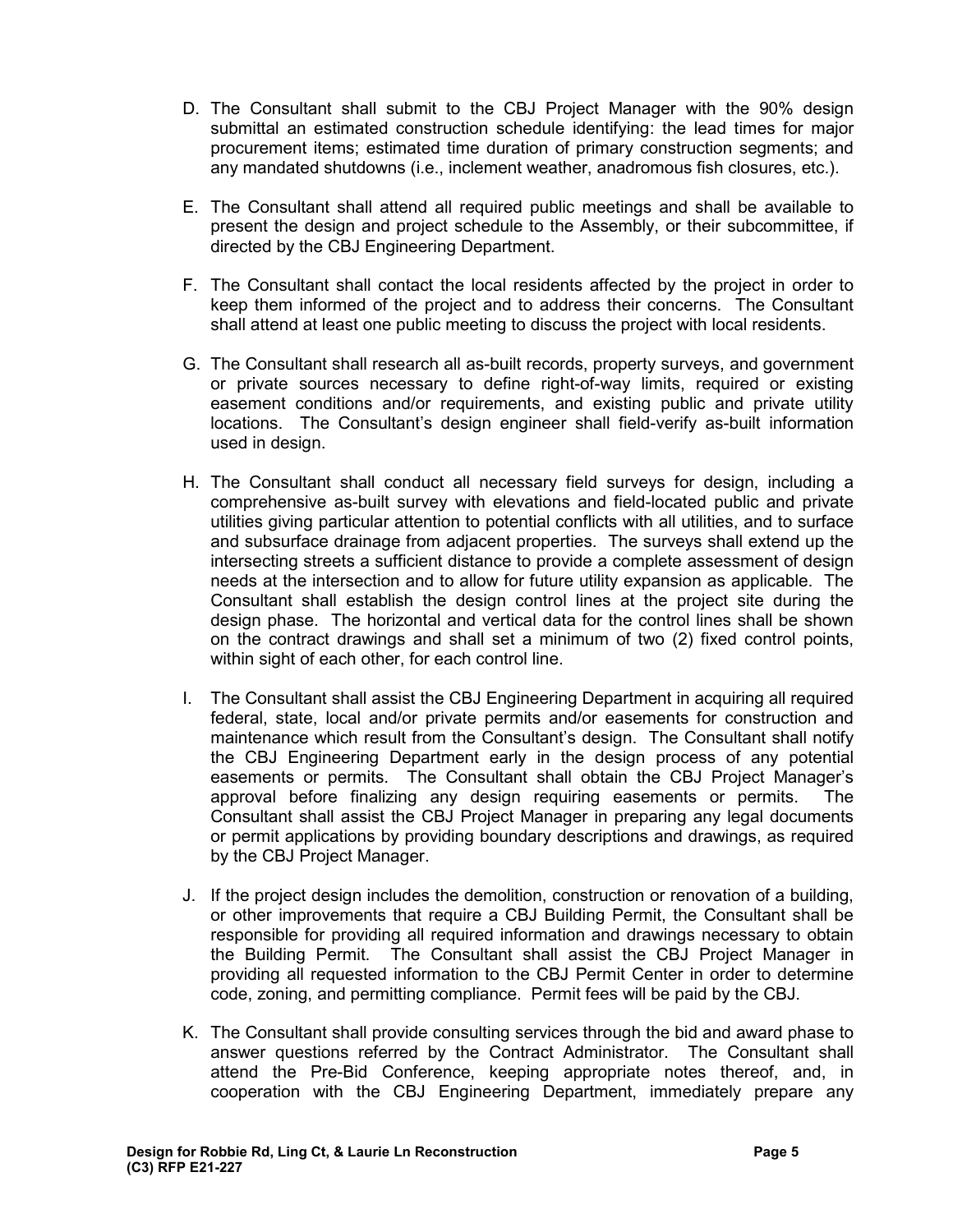addenda resulting therefrom for issuance by the City. The Consultant shall attend the Pre-construction Conference to assist the CBJ Project Manager and provide design clarification as requested by the CBJ Project Manager during construction.

- L. The Consultant shall provide design clarification as requested by the CBJ Project Manager during construction. Design Clarification and Verification Requests (DCVR) shall be addressed in a timely manner and at no additional cost to the City. The CBJ Project Manager may authorize additional compensation for DCVR's but not in the instance of a design error.
- M. Bid-ready drawings and technical specifications shall be submitted as described below.
- N. The Consultant shall utilize an internal, proven quality control program for documents presented to the Client at all submittal levels, including consolidated document plan review and corrections with documents from all disciplines integrated and reviewed, prior to submittal.

# **Bid-Ready Construction Document Submittal**

All contract documents submitted by the Consultant shall conform to current CBJ Engineering Department construction contract format and procedures. The CBJ Engineering Department uses the Construction Specifications Institute (CSI) SectionFormat and PageFormat as designed by "SpecText". In accordance with the SpecText format, the CBJ utilizes the following  $3$  – Part Section format: Part  $1$  – General; Part 2 – Products; Part 3 – Execution. Within Parts, the headings and paragraph sub-levels are designed as follows: 1) Part Number.Ascending Number; 2) Capitalized Letter (ascending); 3) Number (ascending); 4) Non-capitalized letter (ascending).

 $\triangleright$  The CBJ will prepare Division 0 – Bidding and Contract Requirements portion of the contract specifications, excluding the following sections that the Consultant shall provide if applicable to the project:

Section 00005 – Table of Contents (include Drawing index) Section 00310 – Bid Schedule Section 00852 – Permits Section 00853 – Standard Details Special Provisions – if the Standard Specifications for Civil Engineering Projects and Subdivision Improvements December, 2003 Edition with current errata sheets (Standard Specifications) document is referenced.

These "boilerplate" specifications of Division 0 sections are available electronically for Consultants to modify. It is strongly encouraged that the Consultant contact the CBJ Engineering Contracts office to obtain current versions of these specification sections. Additionally, the Consultant shall promptly notify the CBJ Project Manager of any required changes to other Division 0 sections that are specific to the project, including but not limited to, Section 00800 – Supplemental General **Conditions**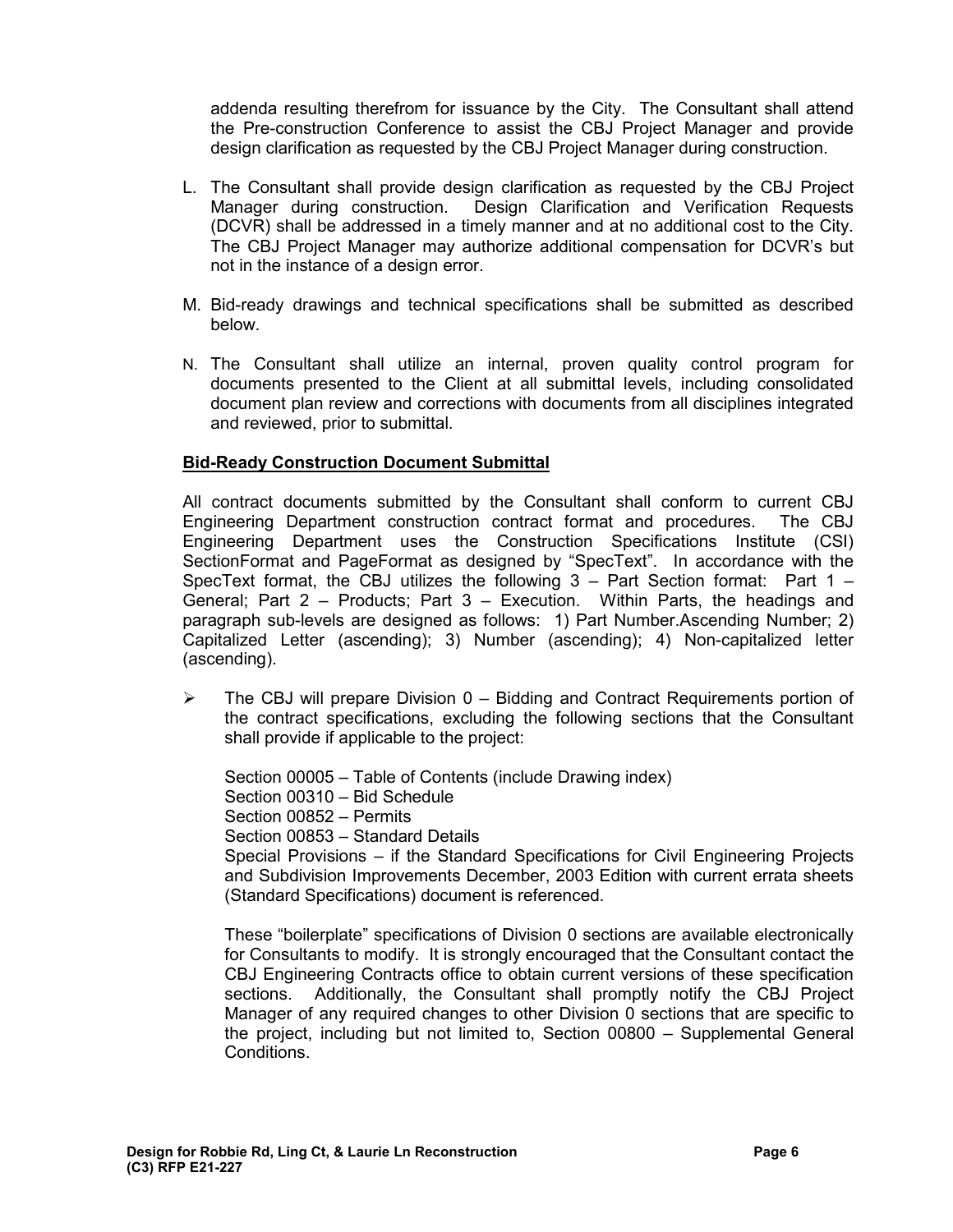The Consultant will review the Standard Specifications and prepare a Special Provisions section modifying it as needed for the project.

In addition to preparing the Special Provisions, the Consultant is responsible for preparation and timely submission of all Technical Specifications required for the project. Industry specifications or references that are mentioned in the specifications provided by the Consultant shall, upon request, be made available for review by the CBJ Project Manager.

- $\triangleright$  Bid-ready construction documents shall be submitted in the following hard copy and electronic formats. Electronic files shall be submitted on a CD and clearly labeled as to its contents.
	- $\bullet$  One set of 8  $\frac{1}{2}$ "X11" print-ready (hard copy) technical specifications
	- One set of 11"X17" print-ready (hard copy) signed, stamped drawings
	- Electronic copy of technical specifications in Word and PDF format
	- Electronic copy of all stamped, signed drawings, individually saved as PDF-formatted files formatted to print on 11"X17" paper.
- $\triangleright$  Within 10 days following the Bid Opening, Consultant shall provide the following:
	- An electronic copy of all stamped, signed drawings in .pdf format, one set formatted to print on 11"X 17" and one set formatted to print on 22"X34" paper, which are conformed, incorporating all changes or replacements made to drawings via addenda;
	- Electronic copy of all drawings in AutoCAD 2020 format.
- $\triangleright$  The font size on the 11"X17" drawings shall not be less than 10. All drawings and details shall have bar scales. All final design drawings shall be stamped and signed by a professional licensed for the given type of work in the State of Alaska.

All electronic documents shall be created using AutoCAD 2020 and Word 2016. If a more current version of AutoCAD is used to create drawings, all files need to be saved down to version 2008 at the latest. The DWG files shall be saved in a manner such that an 11"X17" size copy can be plotted immediately when the file is opened in AutoCAD without executing any intermediate commands. The Consultant shall bind all external references, if used, and shall ensure that any blocks are in working order. All "plot style" configuration files required to produce an exact replica of the submitted hard copies shall be included. Viewports in DWG files shall be locked to ensure that the scale remains accurate. In order to condense DWG files to their most efficient size, each file should be purged of all blocks, dim styles, layers, line types, plot styles, shapes, table and text styles that are not being used in the DWG. No files shall be compressed.

# **1.3 Completion**

Bid-ready drawings, specifications and construction estimate shall be submitted by September 15, 2021.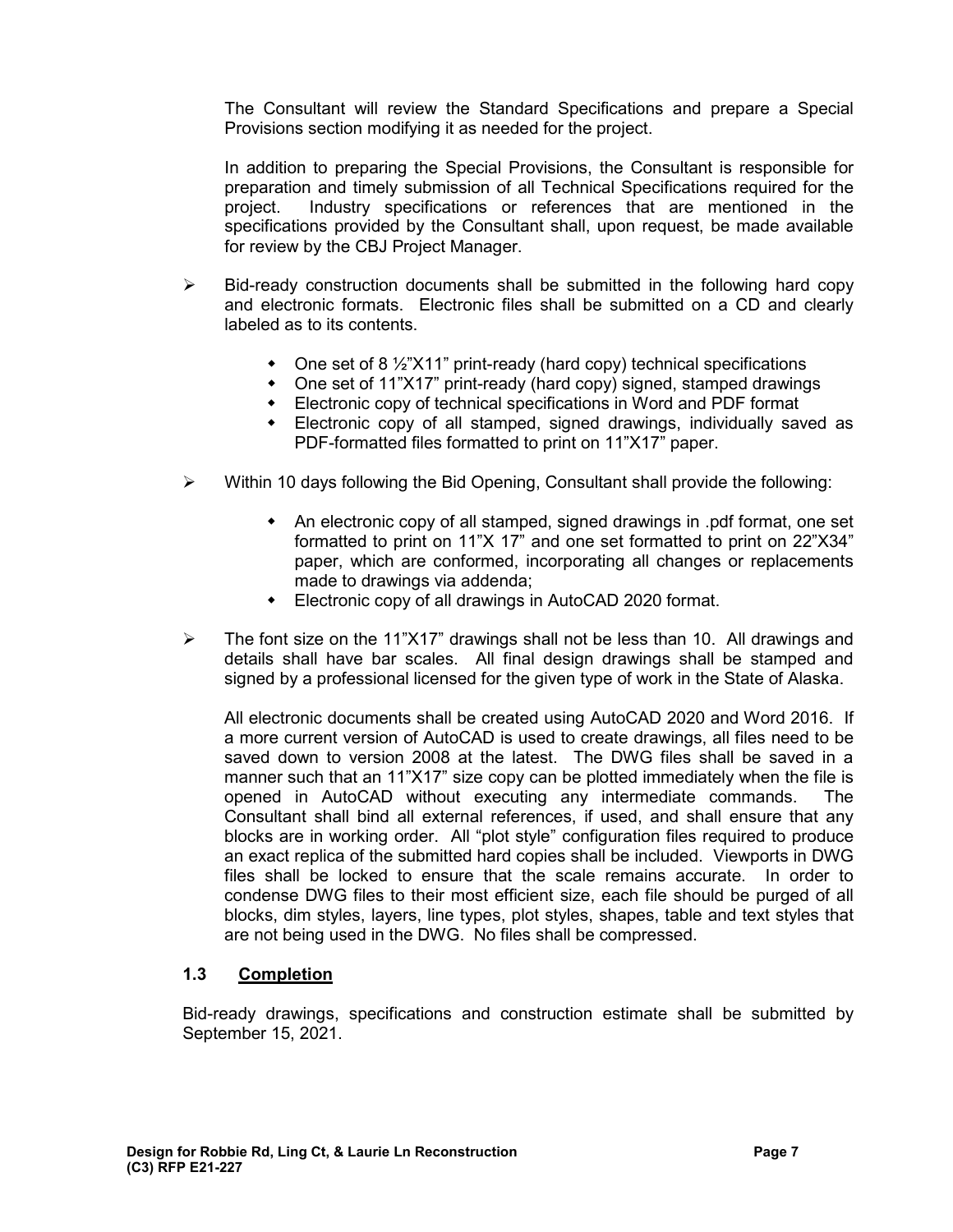# **1.4 Background**

Juneau is Alaska's Capital City. The CBJ municipal offices are located at 155 South Seward Street, Juneau, Alaska 99801. The Engineering Department is located on the 3rf Floor of the Marine View Center, 230 South Franklin Street, Juneau, Alaska.

#### **1.5 Questions**

Questions regarding this proposal should be directed to:

Greg Smith, Contract Administrator City and Borough of Juneau ENGINEERING DEPARTMENT Marine View Center – 3rd Floor **email:** [Greg.Smith@juneau.org](mailto:Greg.Smith@juneau.org) 230 South Franklin Street **Telephone:** (907) 586-0800 ext. 4194 Juneau, Alaska 99801 **Fax:** (907) 586-4530

Office hours are 8:00 a.m. to 4:30 p.m. local time, Monday through Friday.

# **1.6 Standard Contract Language**

Attached to this RFP is the CBJ's standard contract (Attachment 1) which should be carefully reviewed by proposers, as it is the form of agreement that the CBJ intends that the selected Consultant sign in the event of acceptance of its proposal.

#### **2.0 Rules Governing Competition**

# **2.1 Pre-Proposal**

Proposers should carefully examine the entire RFP and any addenda thereto, and all related materials and data referenced in the RFP. Proposers should become fully aware of the nature of the services requested and the conditions likely to be encountered in performing the services.

#### **2.2 Proposal Development**

The content of proposals will be kept confidential until the selection of the Consultant is publicly announced. All materials submitted in response to this RFP will become the property of the CBJ. Proposals shall be retained for the official files of the Engineering Department and will become public record after announcement of the successful Proposer. The CBJ reserves the right to reject any or all proposals. Proposals are to be prepared in such a way as to provide a straightforward, concise delineation of the Proposer's capabilities to satisfy the requirements of this RFP. Emphasis should be concentrated on conformance to the RFP instructions, responsiveness to the RFP requirements, and on completeness and clarity of content.

This solicitation does not commit CBJ to select any Consultant(s) for the requested services. All costs associated with the respondents' preparations, submission and oral presentations (if applicable) shall be the responsibility of the Proposer.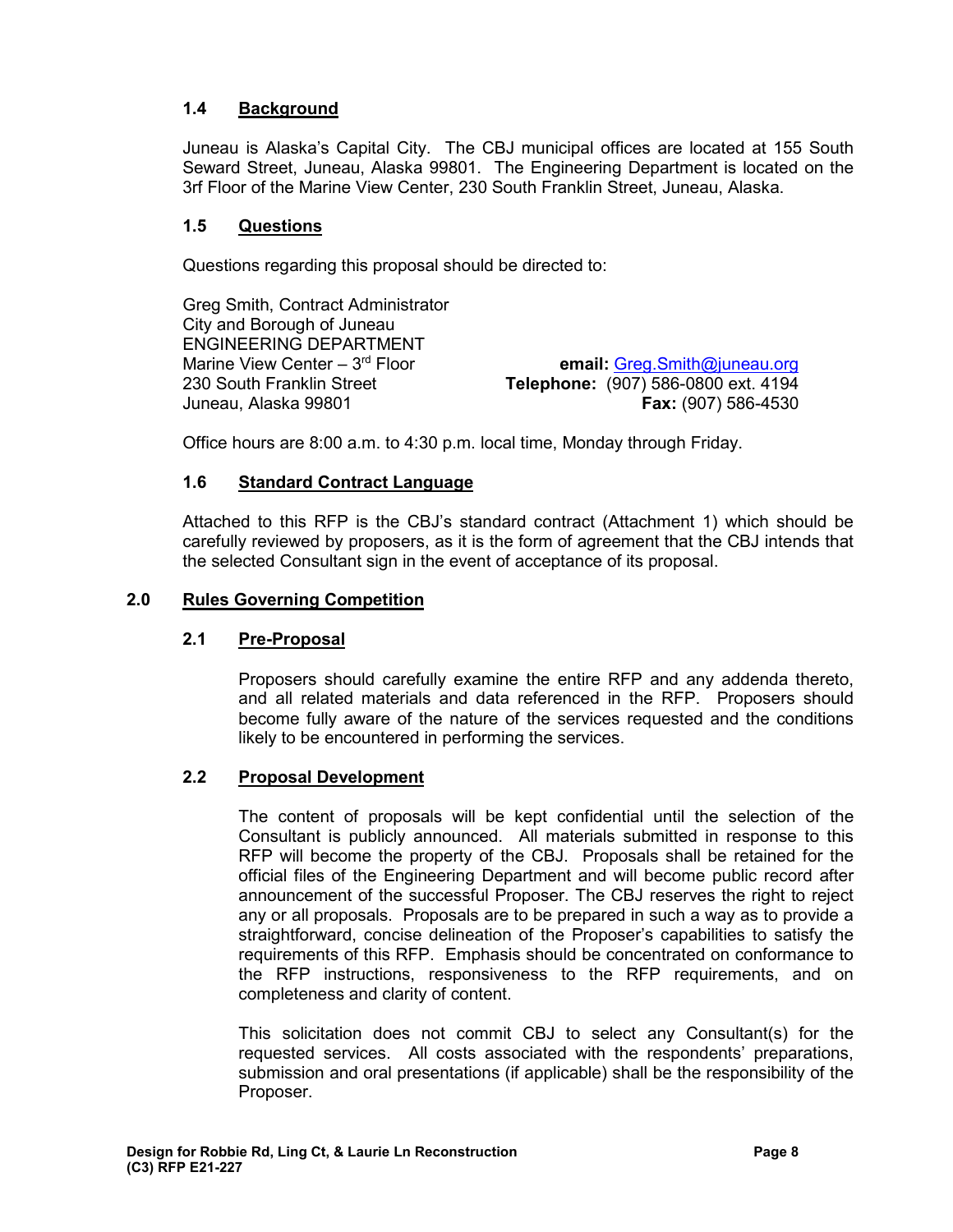Submission of a proposal indicates acceptance by the proposer of all the terms, conditions and specifications contained within the RFP. Proposals must be received no later than the date and time specified in the cover letter. Proposals not received by the date and time specified in the cover letter will not be considered.

# **2.3 Disclosure of Proposal Contents**.

The City and Borough of Juneau, a municipal corporation and political subdivision of the State of Alaska, is subject to the Alaska Public Records Act codified at AS 40.25.100-220, and the public records provisions in the CBJ Charter, section 15.7. The contents of proposals submitted in response to this RFP will be kept confidential until the top ranked proposer is announced. Immediately following announcement, all proposals become public information. Trade secrets and other proprietary data contained in a proposal may be held confidential, to the extent allowed by law, by the Purchasing Officer, upon request in writing by a proposer. Material considered confidential by the proposer must be clearly identified and marked (page, section, etc) by the proposer, and the proposer must include a brief statement that sets out the reasons for confidentiality. Marking the entire proposal confidential is not acceptable and may be cause for the City to reject your proposal as nonresponsive.

# **3.0 PROPOSAL CONTENT REQUIREMENTS**

The response to this RFP shall be in letter form, not more than seven (7) numbered pages in length. The information requested below should be organized in the manner specified in order to achieve a uniform review process and obtain the maximum degree of comparability for the Selection Committee.

- o Proposed Method to Accomplish the Project: Proposal shall demonstrate an understanding of the requested scope of services. Include proposed work schedule and methodology for accomplishing the project, showing insight to the specific details of the project. The proposer shall provide detail on their internal QA/QC program and should provide examples of internal review of plans assembled with multiple disciplines and consultants.
- o Organization and Capacity of the Firm: Identify the consultant team proposed for this project and demonstrate their ability to perform the desired services within the established schedule. The proposal should discuss the current workload of staff proposed for the requested services.
- $\circ$  Firm's Representation: The proposal shall specify readily available personnel to accomplish the desired services. Key personnel shall be named, their roles within the project clearly identified and the specific hourly rate or job class that each of the key personnel will be billed for this project. Other project commitments of key personnel shall also be identified. The level of involvement should be displayed in a way which is consistent with the scale of the project. The qualifications of personnel shall be included.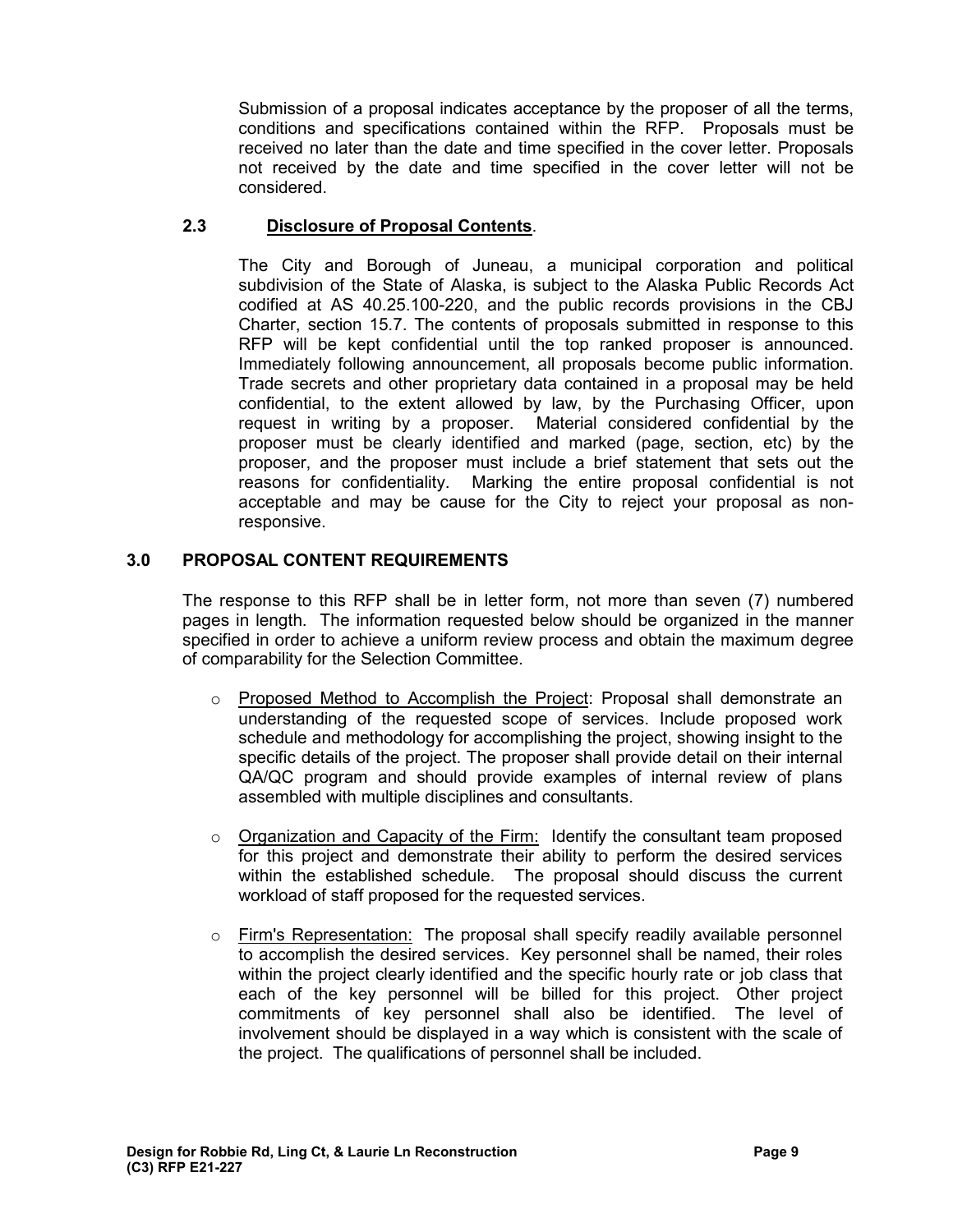- o Firm's Experience with Similar Projects: Proposal should include a list of projects of similar scale and scope, succinctly described, that were worked on by the people proposed for this project.
- $\circ$  Firm's Hourly Rates: Evaluation will include the hourly rates of pay for personnel to be used on this project. Hourly rates shall include all markups and multipliers. Include a list of reimbursable expenses typical for this type of project. Review the Standard Contract regarding allowable reimbursables.
- $\circ$  Quality of the Proposal: Evaluation will include the clarity and professional quality of the document(s) submitted.
- o Licenses: Professional registrations in the State of Alaska at the time of proposal submission is required (Alaska Statute 08.48.281). If a corporate license is held, the professional licensed in the State of Alaska (in order to obtain a corporate license) must be in responsible charge of the project, as well as the professional stamping the work. All survey work involving property or boundary surveys must be stamped by a Professional Land Surveyor licensed in the State of Alaska. All reports prepared by a registered professional licensed in the State of Alaska must be stamped by the registered professional. The proposal must include a statement indicating that all required corporate, all required professional occupational licenses and all other necessary licenses/certifications are currently held. License/certification numbers must be provided.
- o Acknowledge Receipt of All Addenda: Failure to acknowledge addenda may result in the proposal being considered non-responsive and subject to rejection.
- o Juneau Proposer according to SECTION 7.0.
- $\circ$  Resumes: Resumes may be attached to the proposal as appendices and will not be included in the page count for proposals. *Limit resume length to one page per person.*

# **4.0 EVALUATION OF PROPOSALS**

# **4.1 Criteria**

Proposals will be evaluated and scored, using the criteria on the EVALUATION/RANKING page, found at the end of this document, in order to ascertain which proposal best meets the needs of the CBJ. The items to be considered during the evaluation and the associated point values are located on the EVALUATION/RANKING sheet at the end of this RFP.

# **4.2 Evaluation Data**

The evaluation Data discussed below is the presented in an effort to delineate what criteria will be used to score proposals. Please do not include a separate section in your proposal for Evaluation Data. Much of the information discussed and requested below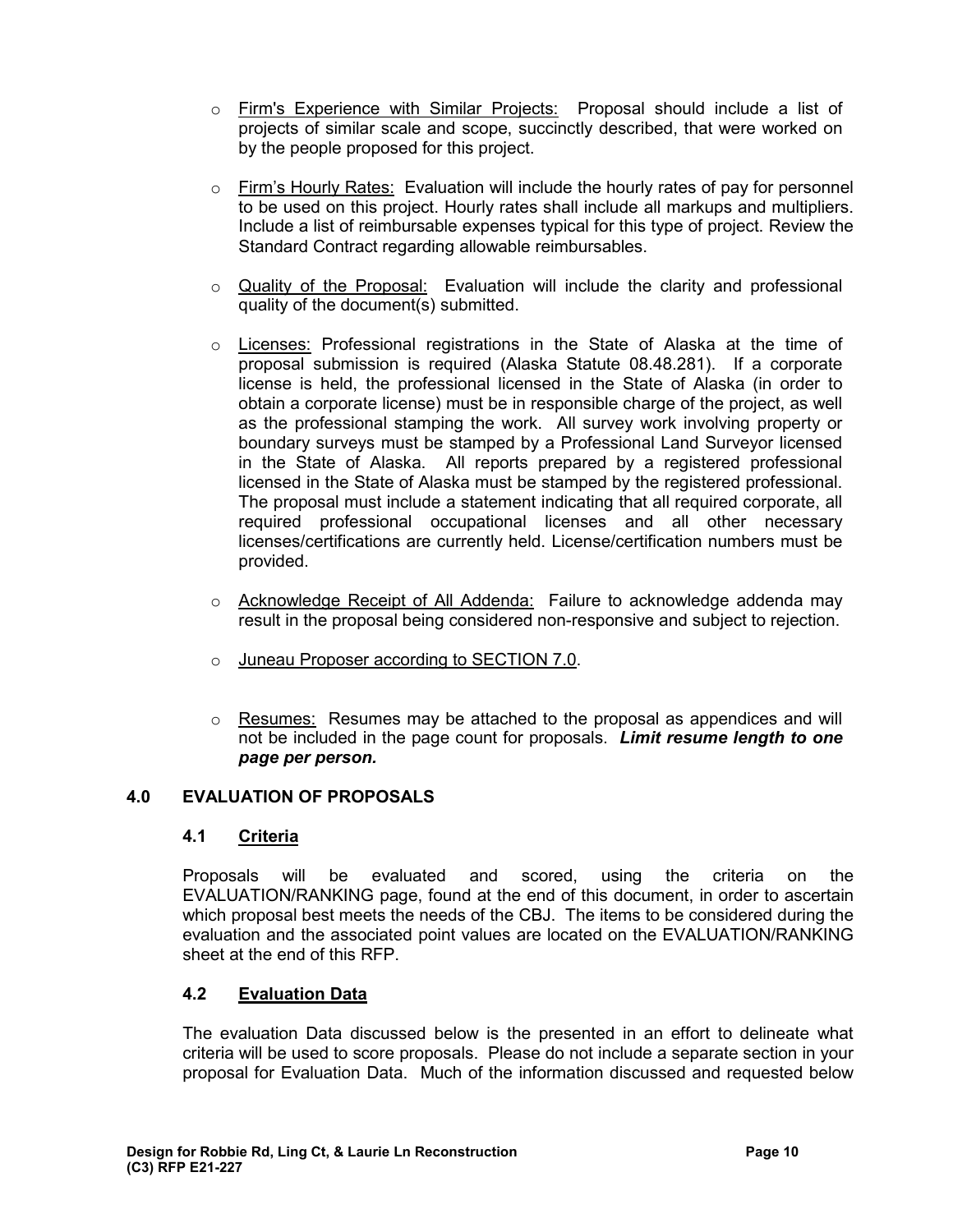should be included in the proposal as part of the Proposal Content Requirements discussed in SECTION 3.0 of this RFP.

- 4.2.1 Proposed Method to Accomplish the Project
	- a. Proposer exhibits a complete understanding of the project and requested deliverables. **Scoring weight 10%**
	- b. Proposer identifies general or specific problems within the design area and provides solutions and improvements related to the project. **Scoring weight 10%**
	- c. Proposer identifies the Quality Assurance and Control Program they will utilize on this project and should provide examples of internal review of plans assembled with multiple disciplines and consultants. **Scoring weight 10%**
- 4.2.2 Organization and Capacity of Proposed Team
	- a. Proposer's organization and the ability to perform the desired services within the established schedule. **Scoring weight 10%**
	- b. Proposer's experience and performance with similar projects, give specific examples of projects worked on by proposed team members. **Scoring weight 15%**
	- c. Proposer's ability to effectively interact with affected members of the public or stakeholder groups. **Scoring weight 5%**
- 4.2.3 Relevant Experience and Past Record of Performance
	- a. Proposed team member/personnel's qualifications. **Scoring weight 15%**
	- b. Past record of performance customer care (meeting deadlines and milestones, etc.). **Scoring weight 10%**

# 4.2.4 Firm's Hourly Rates

Evaluation will be made on the proposed hourly rates of pay for personnel to be used on this project. **Scoring weight 5%**

# 4.2.5 Quality of the Proposal

Is proposal clear and concise? Is proposal responsive to the needs of the project? Evaluation will include the clarity and professional quality of the document(s) submitted. **Scoring weight 5%**

#### 4.2.6 Juneau Proposer according to **SECTION 7.0**

Prime Consultant meets Juneau Proposer requirements as stipulated in Section 7.0 – Juneau Proposer Points. **Scoring weight 5%**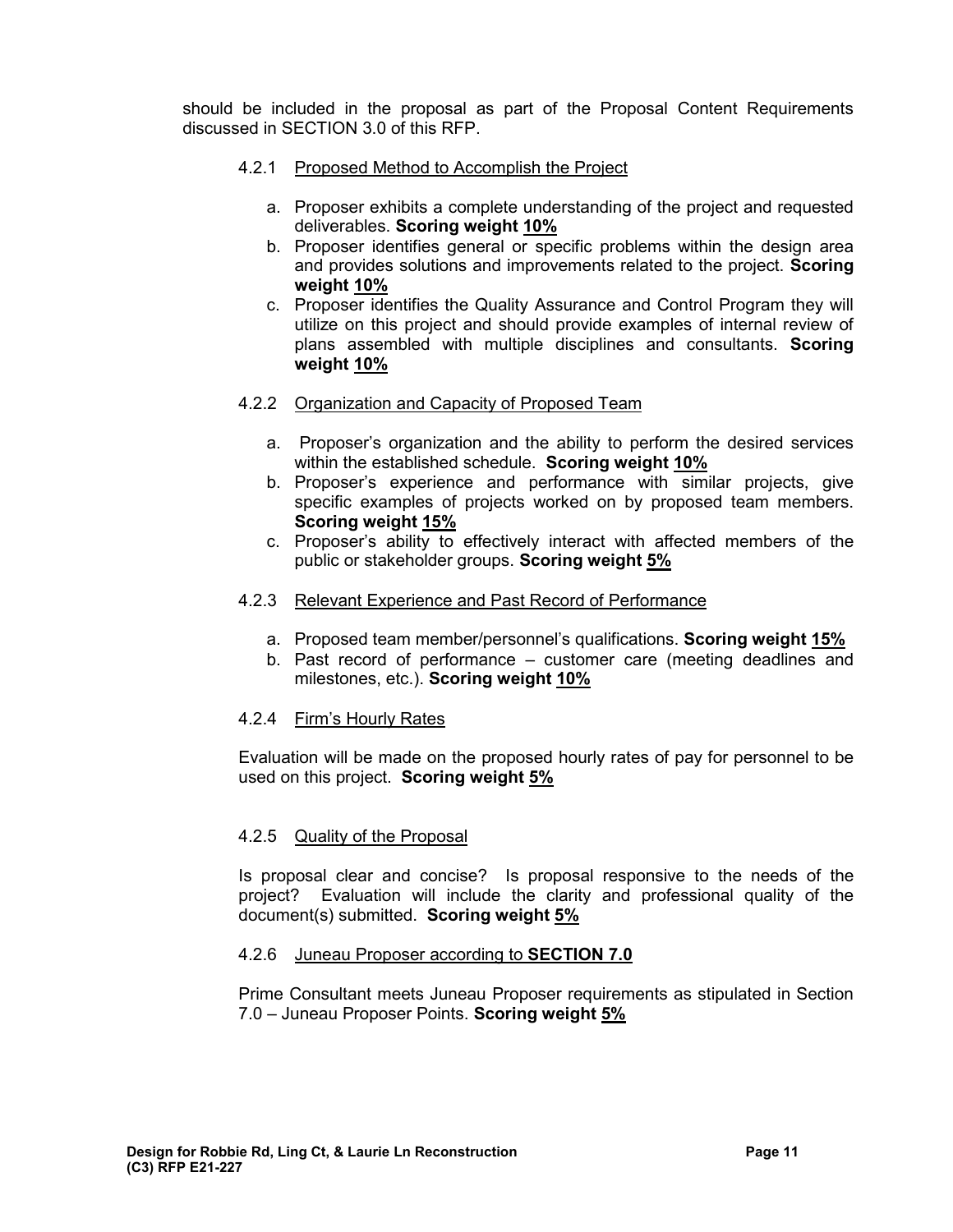# **4.3 Evaluation Process**

Evaluation of the proposals will be performed by a committee selected by the City and Borough of Juneau. The intent of the CBJ is to make award based on written proposals.

# **5.0 SELECTION AND AWARD**

An evaluation committee will review, evaluate, score and rank proposals, in accordance with criteria identified below and the Evaluation/Ranking sheet located at the end of this RFP. Clarification of submitted material may be requested during the evaluation process. Interviews by telephone with top ranked Proposers may also be conducted at the discretion of the evaluation committee. If necessary, in-person interviews will be conducted. Finalists will be notified and informed of interview requirements. In the event of a tie in the ranking totals, only the raw scores of the Proposers who are tied will be totaled to determine the appropriate ranking. The successful Proposer will be invited to enter into contract negotiations with CBJ. Upon conclusion of successful negotiations and compliance with any pre-award obligations, award will be made in the form of a contract and a purchase order, if appropriate, will be sent to the Consultant. If an agreement cannot be reached during the negotiation process, the City will notify the Proposer and terminate the negotiations. Negotiations may then be conducted with the next Proposer in the order of its respective ranking.

# **6.0 INSURANCE REQUIREMENTS**

The insurance requirements for this project are specified in Attachment 1 – Sample Contract, under Appendix C.

# **7.0 JUNEAU PROPOSER POINTS**

Juneau proposer points shall be awarded if the Proposer is determined to be a "Juneau proposer" meeting the criteria of CBJ's Purchasing Ordinance 53.50, Section 53.50.010. CBJ Ordinance 53.50 can be viewed electronically at the following internet address: [www.juneau.org/law.](http://www.juneau.org/law) *Note: The criteria for meeting Juneau Proposer requirements have changed. Please review the new requirements and contact the CBJ Engineering Department or Purchasing Division with any questions.* 

A paper copy of the CBJ Purchasing Ordinance is available upon request from the CBJ Engineering Department or Purchasing Division.

# **8.0 PROTESTS**

The protest period begins with the posting of a notice of apparent successful proposer, in the CBJ Purchasing Division.

Protests shall be executed in accordance with CBJ Ordinance 53.50.062 PROTESTS and 53.50.080 ADMINISTRATION OF PROTEST. Copies of the ordinances describing protest procedures are available from the CBJ Purchasing Division, 155 South Seward Street, Juneau, Alaska. Questions concerning protests or protest procedures should be directed to the CBJ Purchasing Officer at 907-586-5215 ext. 4071. CBJ Ordinance 53.50 can be viewed electronically at the following internet address: [www.juneau.org/law.](http://www.juneau.org/law)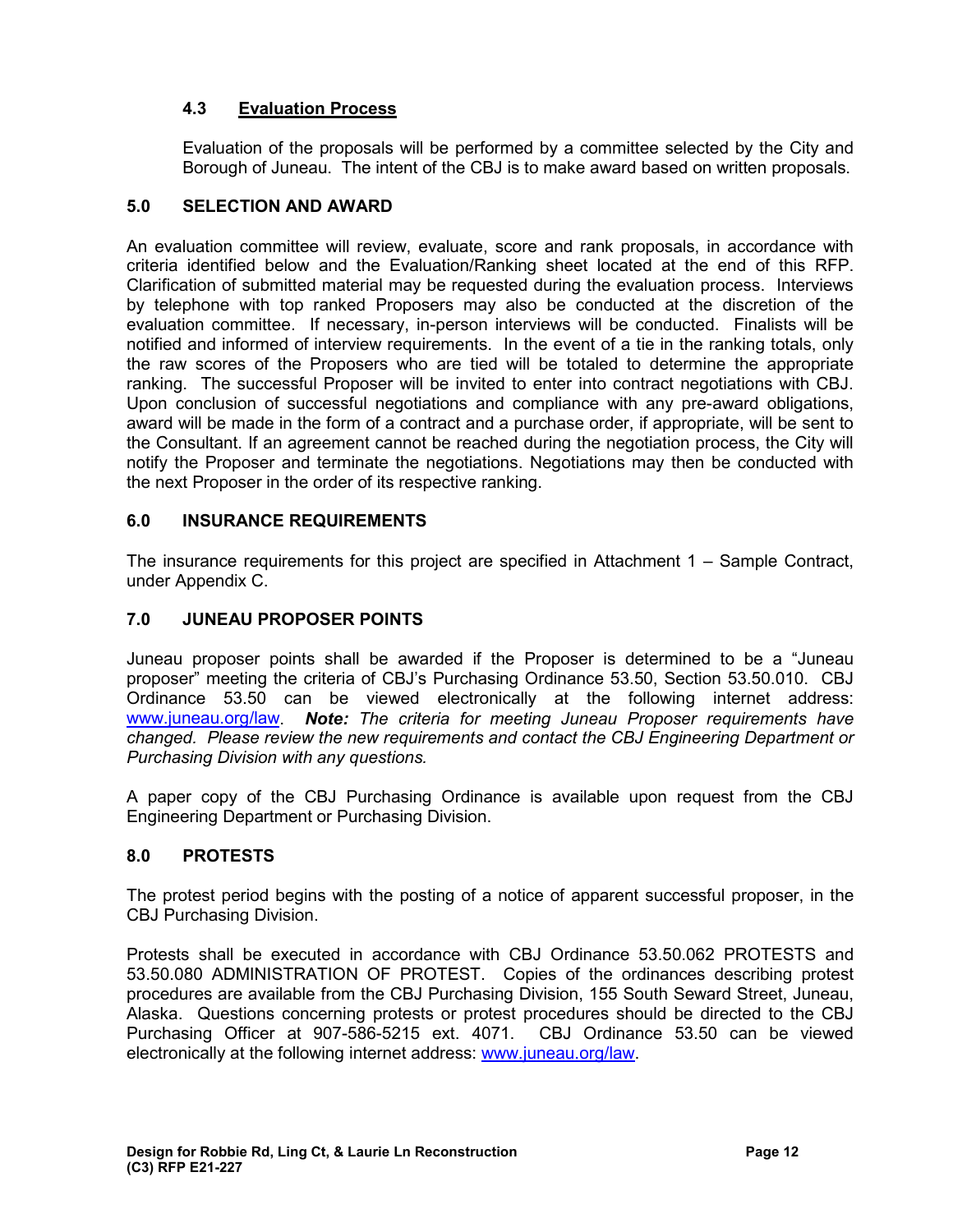# **9.0 CONSULTANT'S GOOD STANDING WITH CBJ FINANCE DEPARTMENT**

Consultants must be in good standing with the CBJ prior to award, and prior to any contract renewals, and in any event no later than *seven business days* following notification by the CBJ of intent to award. **Good standing** means: all amounts owed to the CBJ are current and the Consultant is not delinquent with respect to any taxes, fees, assessment, or other monies due and owed the CBJ, or a Confession of Judgment has been executed and the Consultant is in compliance with the terms of any stipulation associated with the Confession of Judgment, including being current as to any installment payments due; and Consultant is current in all CBJ reporting obligations (such as sales tax registration and reporting and business personal property declarations). Failure to meet these requirements may be cause for rejection of your proposal. To determine if your business is in good standing, or for further information, contact the CBJ Finance Department's Sales Tax Division at (907) 586-5215 for sales tax issues, Assessor's Office at (907)586-5215 for business personal property issues, or Collections Division at (907) 586-5215 for all other accounts.

#### *Note: Juneau Proposer preference (7.0) has requirements regarding a firm's good standing with the City at the time a proposal is submitted. Please review the Purchasing Code cited.*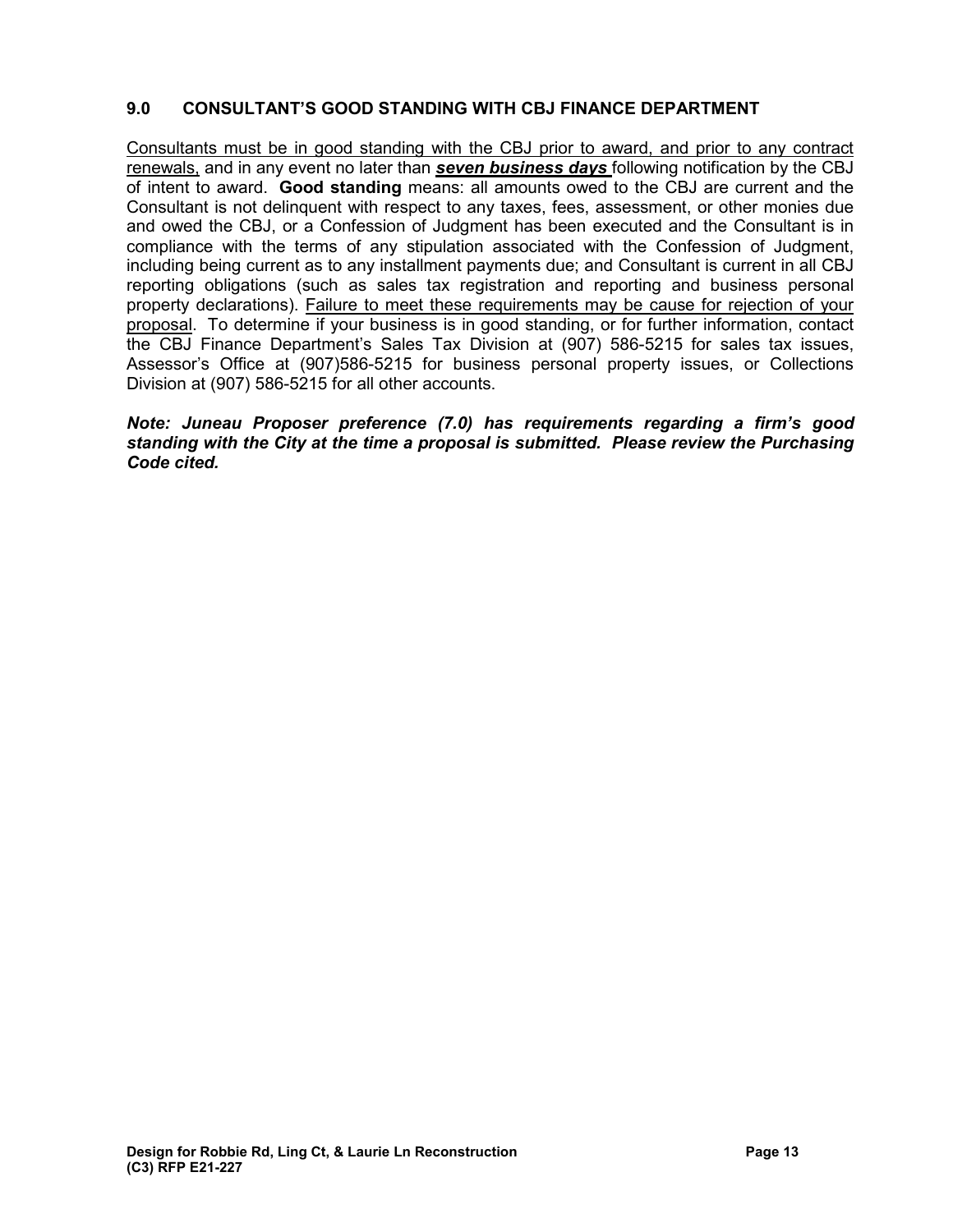#### PROPOSAL EVALUATION FORM CONSULTING FIRM: And the consulting firm: consulting firm:

| Section            | Criteria - Per SECTION 4.2 of RFP                                                                                                               | Criteria<br>Weight | Outstanding<br>(10 points) | <b>Adequate To Good</b><br>(67 or 8 points) | <b>Marginally Acceptable</b><br>(3 or 4 points) | Unacceptable<br>(0 or 1 point) | <b>Sub Total</b> |
|--------------------|-------------------------------------------------------------------------------------------------------------------------------------------------|--------------------|----------------------------|---------------------------------------------|-------------------------------------------------|--------------------------------|------------------|
|                    |                                                                                                                                                 |                    |                            |                                             |                                                 |                                |                  |
|                    | 4.2.1 Proposed Method to Accomplish the Project.                                                                                                |                    |                            |                                             |                                                 |                                |                  |
|                    | Proposer exhibits a complete understanding of the project and                                                                                   |                    |                            |                                             |                                                 |                                |                  |
|                    | a. requested deliverables.                                                                                                                      | 10                 |                            |                                             |                                                 |                                |                  |
|                    | Proposer identifies general or specific problems within the design area                                                                         |                    |                            |                                             |                                                 |                                |                  |
|                    | b. and provides solutions and improvements related to the project.                                                                              | 10                 |                            |                                             |                                                 |                                |                  |
|                    | Proposer identifies the Quality Assurance and Control Program they                                                                              |                    |                            |                                             |                                                 |                                |                  |
|                    | will utilize on this project and should provide examples of internal<br>c. review of plans assembled with multiple disciplines and consultants. | 10                 |                            |                                             |                                                 |                                |                  |
|                    |                                                                                                                                                 |                    |                            |                                             |                                                 |                                |                  |
|                    | 4.2.2 Organization and Capacity of Proposed team                                                                                                |                    |                            |                                             |                                                 |                                |                  |
|                    |                                                                                                                                                 |                    |                            |                                             |                                                 |                                |                  |
|                    | a. Organization and ability to perform services within desired schedule                                                                         | 10                 |                            |                                             |                                                 |                                |                  |
|                    | b. Proposer's experience and performance with similar projects.                                                                                 | 15                 |                            |                                             |                                                 |                                |                  |
|                    | Proposer's ability to effectively interact with affected members of the                                                                         |                    |                            |                                             |                                                 |                                |                  |
|                    | c. public or stakeholder groups.                                                                                                                | 5                  |                            |                                             |                                                 |                                |                  |
|                    | 4.2.3 Relevant Experience                                                                                                                       |                    |                            |                                             |                                                 |                                |                  |
|                    |                                                                                                                                                 |                    |                            |                                             |                                                 |                                |                  |
|                    | a. Team member/personnel qualifications                                                                                                         | 15                 |                            |                                             |                                                 |                                |                  |
|                    | b. Past record of performance                                                                                                                   | 10                 |                            |                                             |                                                 |                                |                  |
|                    | 4.2.4 Firms Hourly Rates                                                                                                                        | 5                  |                            |                                             |                                                 |                                |                  |
|                    |                                                                                                                                                 |                    |                            |                                             |                                                 |                                |                  |
|                    | 4.2.5 Quality of Proposal                                                                                                                       | 5                  |                            |                                             |                                                 |                                |                  |
|                    | 4.2.6 Juneau Proposer (per Section 7.0)                                                                                                         | 5                  |                            |                                             |                                                 |                                |                  |
| <b>GRAND TOTAL</b> |                                                                                                                                                 |                    |                            |                                             |                                                 |                                |                  |

#### **Scoring**

No scores using 2, 5, 9 Maximum Score Achievable = 1,000 **Evaluator 2012** Evaluator 2012 Evaluator 2012 1999 Juneau Proposer Points awarded by Contracts Division = 10 or 0 points Outstanding = 10 Adequate to Good = 6, 7, 8 Marginally Acceptable = 3 or 4 Unacceptable or Poor = 0 or 1

Rank\_\_\_\_\_\_\_\_\_\_\_\_\_\_\_Date\_\_\_\_\_\_\_\_\_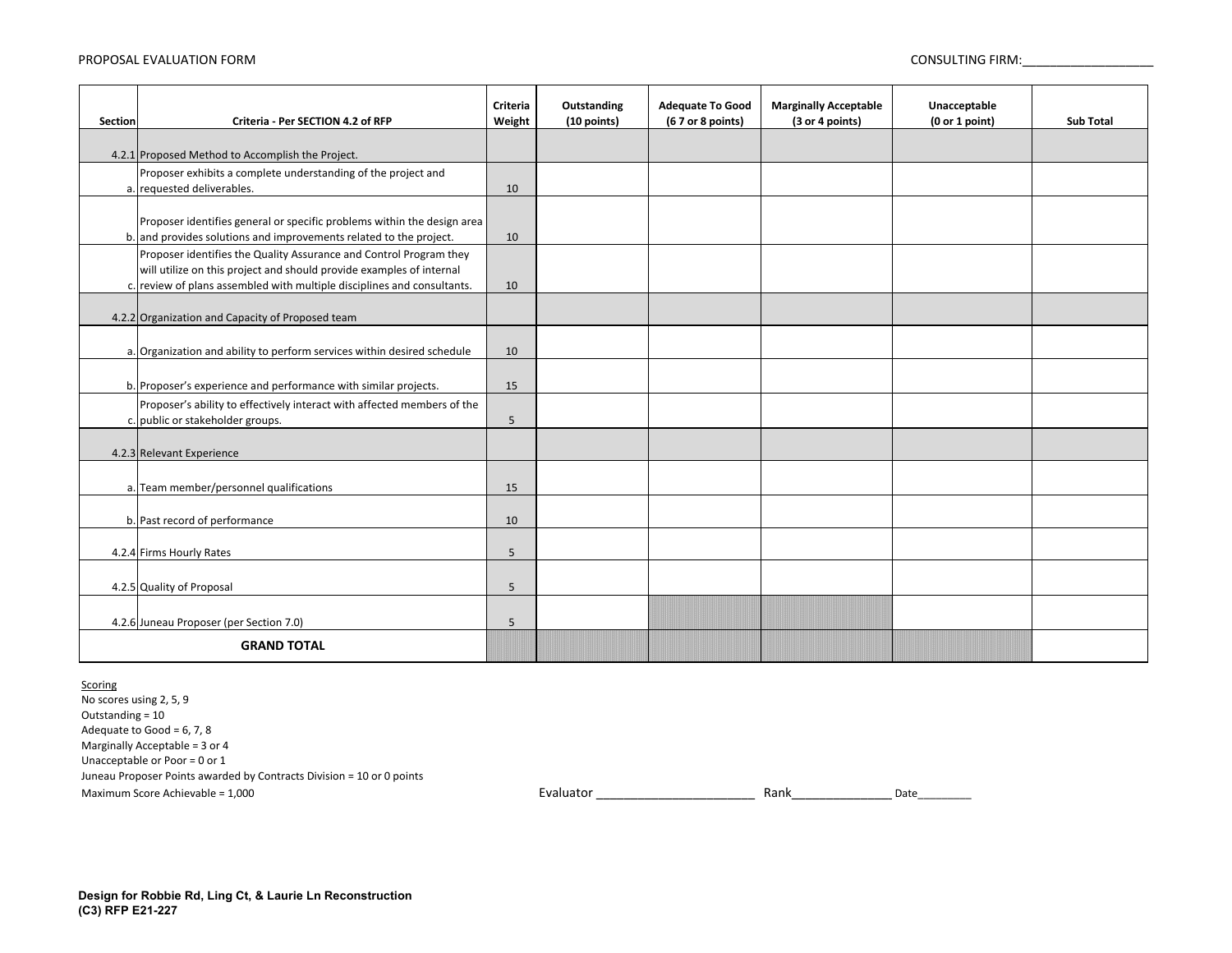

# **ATTACHMENT 1**

#### **PROFESSIONAL SERVICES CONTRACT DESIGN SERVICES for ROBBIE ROAD, LING COURT, and LAURIE LANE RECONSTRUCTION Contract No. RFP E21-227**

| <b>This Agreement</b> is entered into by and between the City and Borough of Juneau, Alaska |               |               |  |  |                 |  |       |
|---------------------------------------------------------------------------------------------|---------------|---------------|--|--|-----------------|--|-------|
|                                                                                             | ("City"), and | company name  |  |  |                 |  | whose |
|                                                                                             | address is    | phone and fax |  |  | ("Consultant"). |  |       |

#### *Witnesseth:*

- *Whereas*, the City desires to engage the Consultant for the purpose of rendering certain professional services, and
- *Whereas*, the Consultant/represents that it is in all respects licensed and qualified to perform such services; $\sqrt{ }$

*Now, Therefore, the parties agree as follows:* 

**1. CONTRACTUAL RELATIONSHIP.** The parties intend that an independent Consultant/City relationship will be created by this Contract. City is interested only in the results to be achieved, and the conduct and control of the work will  $\|\phi\|$  solely with the Consultant. Consultant is not considered to be an agent or employee of Gity for  $/$  any purpose, and the employees of Consultant are not entitled to any benefits that City provides for City's employees. It is understood that the City does not agree to use the  $\&$  on sultant exclusively. It is further understood that the Consultant is free to contract for similar services to be performed for others while it is under contract with the City.

**2. SCOPE OF SERVICE.** The Consultant shall carry out in a professional and prudent manner all of the services required by the Contract. These services include all of the services described in Appendix A. Consultant will diligently proceed with the Scope of Services, and will provide such services in a timely manner.

# **3. PERSONNEL, EQUIPMENT, SUPPLIES, AND LICENSES.**

- (A) Except as noted in Appendix A, the Consultant represents that it has or will secure at its own expense all personnel, equipment, and supplies required in performing the services under this Contract.
- (B) All of the services required hereunder will be performed by the Consultant or under its supervision.
- (C) None of the work or services covered by this Contract shall be subcontracted without prior written approval of the Contract Administrator.
- (D) Consultant warrants that it is fully licensed under all applicable local, state, and federal laws to perform the services to be provided hereunder.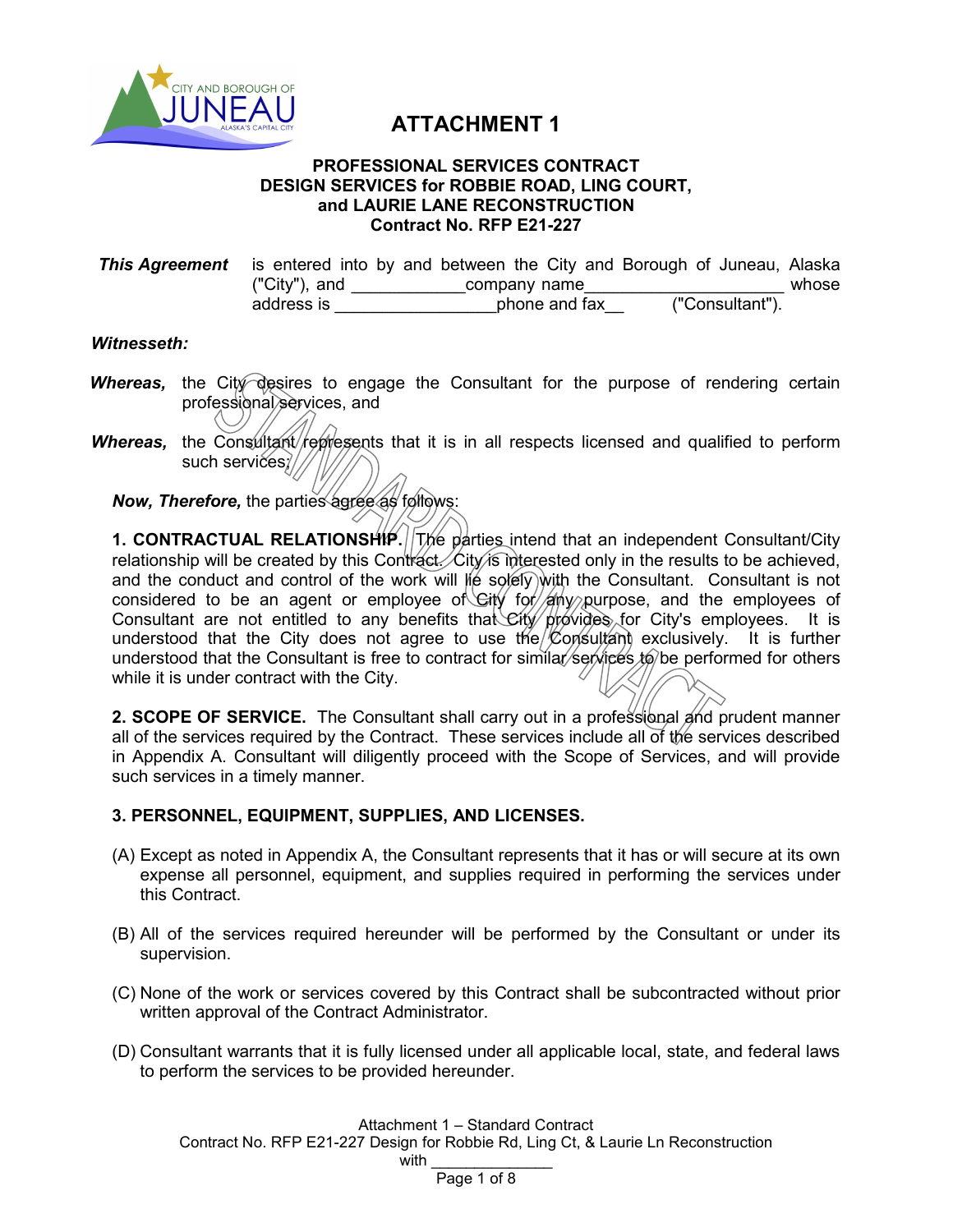**4. TIME OF PERFORMANCE.** The services of the Consultant are to commence after the execution of the Contract and issuance of Notice to Proceed and Purchase Order. All work shall be completed no later than the time specified in Appendix A. Amendment to this Contract may be made upon mutual, written agreement prior to the contract expiration date.

**5. REPORTING.** Except as authorized within Appendix A, the City's primary representative for this Contract shall be Alan Steffert, PE. The City Manager shall be an alternate representative. The City shall not be liable for Consultant's expenses incurred in reliance on directions received from any other municipal officer or employee. The Consultant's representative shall be

**6. COMPENSATION.** The City agrees to pay the Consultant according to the schedule attached as Appendix B. The Consultant's estimated fee schedule is attached to Appendix B.

 $\mathcal{L}=\mathcal{L}^{\mathcal{L}}$ 

**7. TERMINATION OF CONTRACT FOR CAUSE.** If, through any cause, except causes beyond the control of the Consultant, the Consultant shall fail to fulfill in a timely and proper manner its obligations under this Contract; or if the Consultant shall violate any of the covenants, agreements, or stipulations of this Contract, the City shall have the right to terminate this Contract by giving written notice to the Consultant of such termination and specifying the effective date thereof, at least ten days before the effective date of such termination. In that event, all finished or unfinished documents, or other data, in whatever form, prepared by the Consultant under this Contract shall,  $\frac{1}{2}$  the  $\frac{1}{2}$  option of the City, become its property, and the Consultant shall be entitled to receive just and equitable compensation for any satisfactory work completed on such documents and materials, not to exceed the Contract amount.

**8. TERMINATION FOR CONVENIENCE OF CITY.** The City may terminate this Contract at any time by giving written notice to the Consultant of such termination and specifying the effective date thereof, at least thirty days before the effective day of such termination. In that event, all finished or unfinished documents and other materials as described in paragraph 7 above shall, at the option of the City become its property, and the Consultant  $\hat{w}$   $\hat{w}$   $\hat{p}$   $\hat{p}$  an amount not to exceed the sum set forth in Appendix B for work satisfactorily completed on or before the date of termination, less payments of compensation previously made.

**9. CONTRACT AGREEMENT.** All parties mutually agreed to the terms of this Contract. The Contract should not be construed in favor of or against any party. This Contract contains the entire agreement between the parties; there are no other promises, terms, conditions, or obligations other than those contained herein; and this Contract shall supersede all previous communications, representations or agreements, either oral or written, between the parties.

**10. CHANGES.** The City may, from time to time, require changes in the scope of services to be performed under this Contract. Such changes, including any increase or decrease in the amount of the Consultant's compensation, must be mutually agreed upon in writing before they will be regarded as part of this Contract.

**11. EQUAL EMPLOYMENT OPPORTUNITY.** The Consultant will not discriminate against any employee or applicant for employment because of race, color, religion, sex, or national origin.

Attachment 1 – Standard Contract **12. CONFLICTS OF INTEREST.** Consultant agrees that no employee of the City who has exercised or will exercise any authority over the specifications, procurement, supervision or payment for this Contract, and no member of the employee's immediate family, has had or will have any direct or indirect financial interest in this Contract. If the Consultant learns of any such

Contract No. RFP E21-227 Design for Robbie Rd, Ling Ct, & Laurie Ln Reconstruction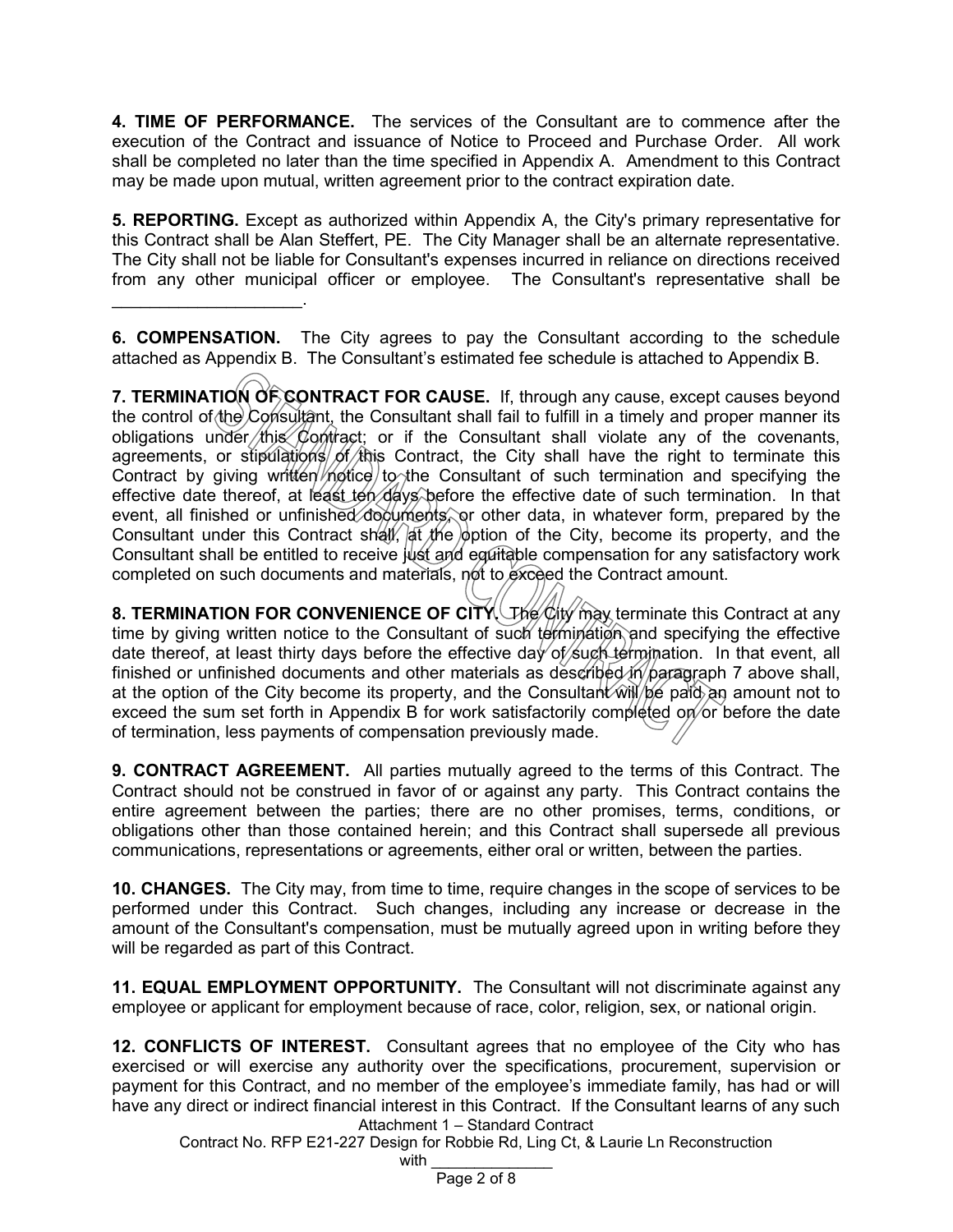interest, the Consultant shall without delay inform the City Attorney or one of the officers specified in Paragraph 5.

**13. ETHICS.** Consultant shall discharge its duties fairly, impartially and maintain a standard of conduct that competently serves the City and the interests of the City. Consultant shall at all times exercise unbiased judgment when performing its duties under this contract.

**14. PUBLIC RELATIONS.** Consultant shall issue press releases, respond to press inquiries, make public speeches, appear on broadcast media or otherwise engage in public relations regarding the project only with the specific approval of the CBJ Project Manager.

**15. ELECTED OFFICIALS.** The Consultant shall respond to project-related inquiries from elected officials by providing impartial, factual information, but shall not initiate contact or attempt to persuade an elected official to agree with any viewpoint or to take any official action. The Consultant will promptly notify the Project manager of any request by an elected official for project-related information.

**16. ASSIGNABILITY.** The Consultant shall not assign any interest in this Contract and shall not transfer any interest in the same without the prior written consent of the City; however, claims for money due or to become due to the Consultant from the City under this Contract may be assigned to a bank, trust company, or other financial institution without approval. Notice of any such assignment or transfer shall be *furnished* promptly to the City.

**17. FINDINGS CONFIDENTIAL.** Any information given to or prepared by the Consultant under this Contract which the City requests to be kept as confidential shall not be made available to any individual or organization by the Consultant without the prior written approval of the City.

**18. IDENTIFICATION OF DOCUMENTS.** All reports, maps, and other documents completed as a part of this Contract, other than documents exclusively for internal use within the City, shall carry a City notation or logo as directed by the City.

**19. PUBLICATION, REPRODUCTION, AND USE OF MATERIALS.** No services, information, computer program elements, reports or other deliverables which may have a potential patent or copyright value produced in whole or in part under this Contract shall be subject to copyright in the United States or any other country.

If a copyright applies by law to the work produced under this Contract, that copyright will either be signed over to the City or the City will be given unrestricted license to the copyright. The City shall have unrestricted license to publish, disclose, distribute, and otherwise use, in whole or in part, any reports, data, or other materials prepared under this Contract. If this Contract includes architectural and/or engineering design services, any use of the design features or details produced under this Contract on other City facilities will be at the City's risk.

**20. RECORDS.** During performance and after termination of this Contract, each party shall make available to the other party for inspection and copying, all records, whether external or internal, having any relevance to this Contract.

**21. INSURANCE REQUIREMENTS.** Consultant has secured and agrees to keep and maintain in full force and effect, at its own expense, the insurance approved by CBJ Risk Management as outlined in Appendix C. At least 30 days prior to the cancellation, non-renewal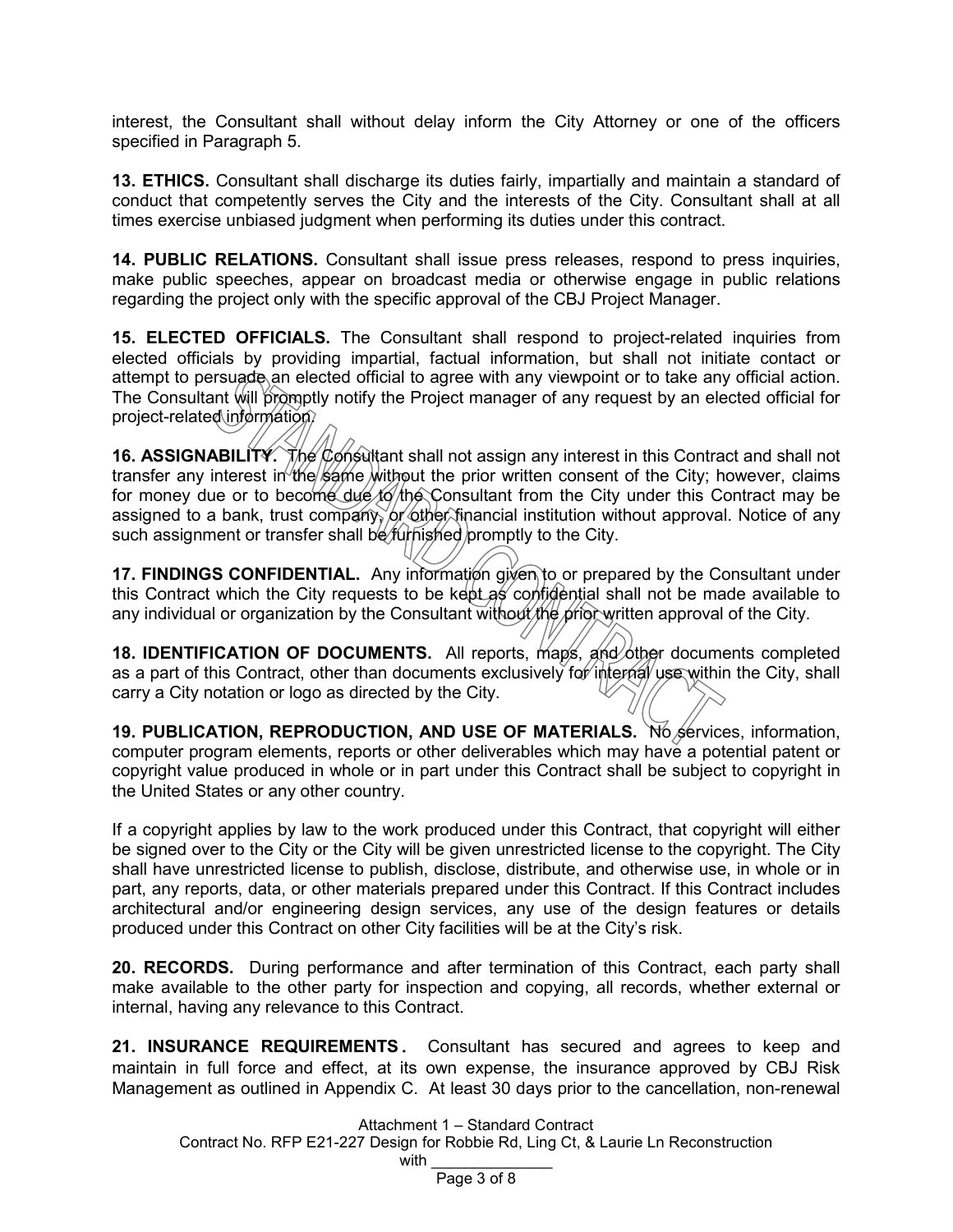or reduction in the amount of coverage, Consultant shall provide written notice to the CBJ's Risk Management. The Consultant's insurance shall be primary and any insurance maintained by the CBJ shall be non-contributory. If the Consultant maintains higher limits than shown below, the CBJ shall be entitled to coverage for the higher limits maintained by the Consultant.

**22. INDEMNIFICATION AND HOLD HARMLESS.** The Consultant agrees to defend, indemnify, and hold harmless CBJ, its employees, and authorized representatives, with respect to any action, claim, or lawsuit arising out of or related to the Consultant's negligent performance of this contract without limitation as to the amount of fees, and without limitation as to any damages, cost or expense resulting from settlement, judgment, or verdict, and includes the award of any attorney's fees even if in excess of Alaska Civil Rule 82. This indemnification agreement applies to the fullest extent permitted by law, meaning that if there is a claim of, or liability for, a joint act, error, or omission of the consultant and the CBJ, the indemnification, defense, and hold harmless obligation of this provision shall be apportioned on a comparative fault basis. This agreement is in full force and effect whenever and wherever any action, claim, or lawsuit is  $\oint$ nitiated, filed, or otherwise brought against CBJ relating to this contract. The obligations of Consultant arise immediately upon actual or constructive notice of any action, claim, or lawsuit. CBJ shall notify Consultant in a timely manner of the need for indemnification, but such notice is not a condition precedent to Consultant's obligations and may be waived where the Consultant has actual notice.

**23. CHOICE OF LAW; JURISDICTION. This Contract shall be governed by the laws of the** State of Alaska. Jurisdiction shall be in the State of Alaska, First Judicial District.

**24. SUCCESSORS.** This Contract shall be binding upon the successors and assigns of the parties.

**25. PRECEDENCE OF DOCUMENTS.** In the event of a conflict between the provisions of this document and its appendices, the order of precedence shall be this document, Appendix A, Appendix B and Appendix C.

In Witness Whereof the parties have affixed their signatures the date first above set out:

# **CITY AND BOROUGH OF JUNEAU**

Duncan Rorie Watt **Date** City and Borough Manager

**Company name**

Name Date Rank email

Approved as to content:

Greg Smith **Date** Contract Administrator

402900101-721510120-5390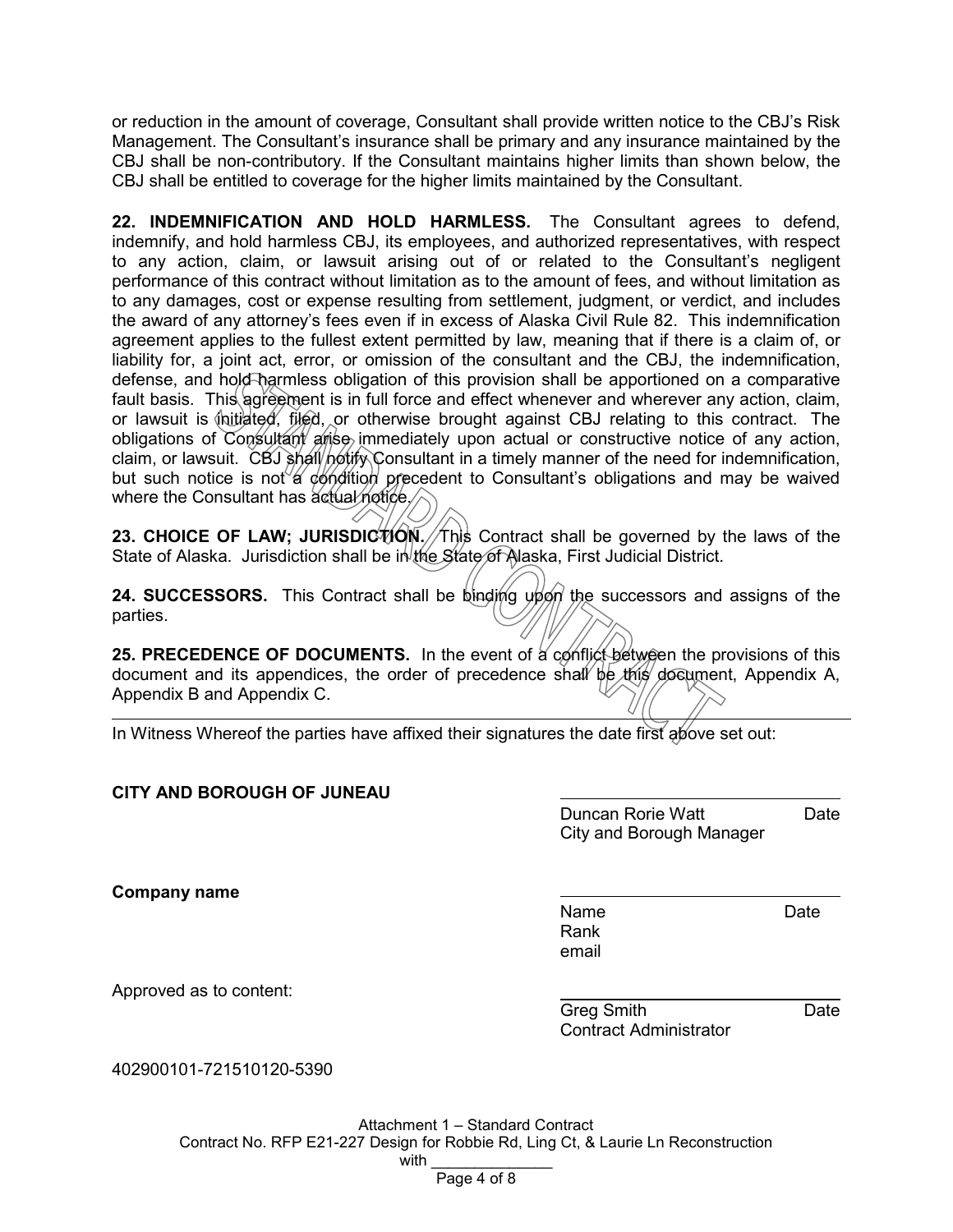#### **APPENDIX A: SCOPE OF SERVICES DESIGN SERVICES for ROBBIE ROAD, LING COURT, and LAURIE LANE RECONSTRUCTION Contract No. RFP E21-227**

See Scope of Services in RFP.

**PERSONNEL:** The Consultant's primary personnel for this work will be:

**Bid-ready documents shall be submitted by September 15, 2021.**

This contract expires on December 31, 2021, unless an amendment changing this date is fully executed prior to December<sup>/31</sup>, 2021.)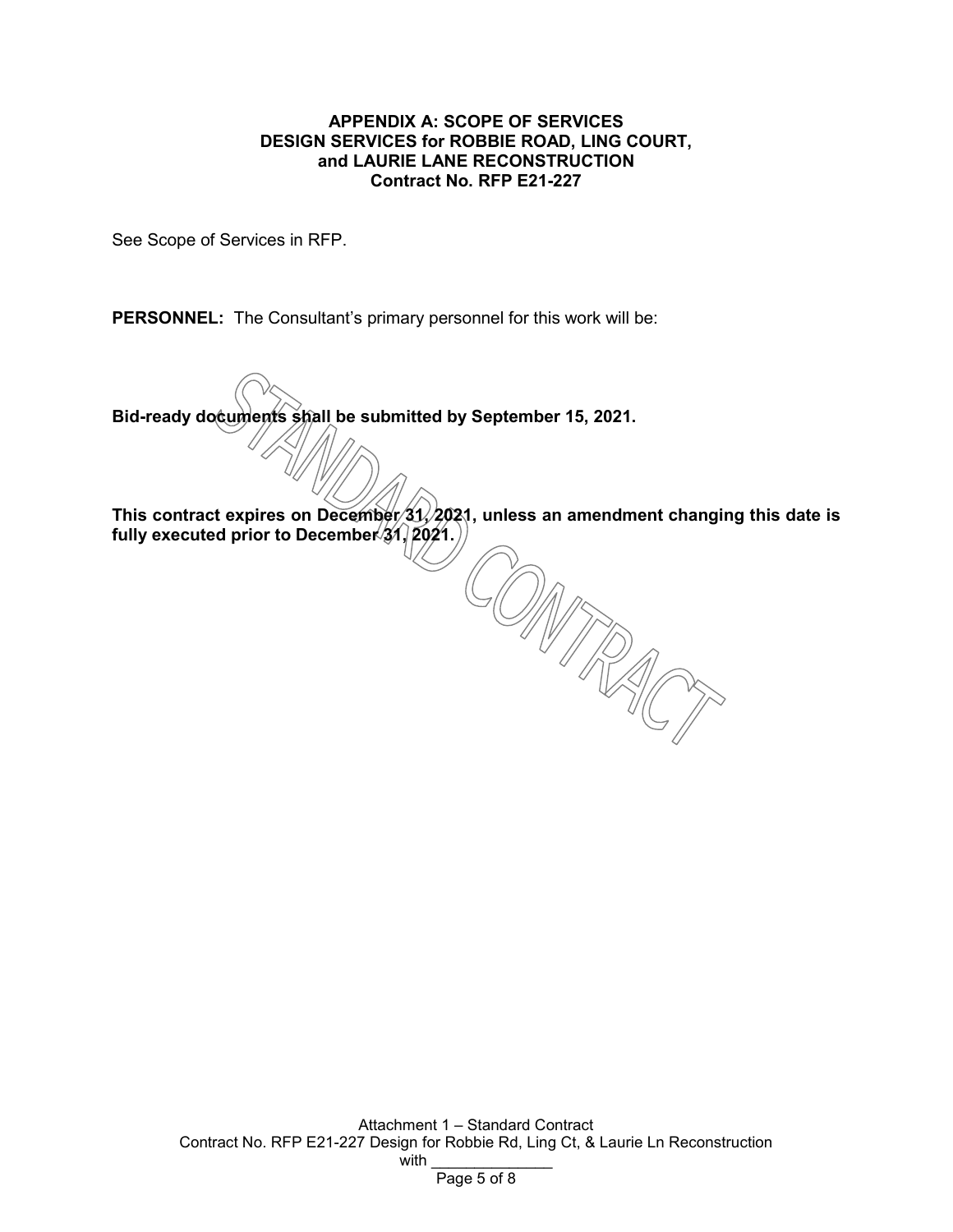#### **APPENDIX B: COMPENSATION DESIGN SERVICES for ROBBIE ROAD, LING COURT, and LAURIE LANE RECONSTRUCTION Contract No. RFP E21-227**

# *Amount of Payment*

# **Lump Sum**

Consultant shall be compensated a lump sum amount of \$\_\_\_\_\_for satisfactory performance of all [or specific services] services described in this contract.

# **Time and Materials**

Consultant shall be compensated based on time and materials, a not-to-exceed amount of  $\frac{1}{2}$ for satisfactor performance of services described in this contract.

Hourly rates shall remain the same for the life of this contract including all amendments, unless the Consultant requests  $a$  rate increase. Hourly rate increases may be negotiated on a yearly basis and shall not exceed the percentage increase of the Anchorage Consumer Price Index.

The total Contract amount shall be  $$$ 

# *Method of Payment*

**Monthly** Payable within 30 days of receipt of an invoice approved by the project manager and progress report stating the amount of services completed.  $\angle$ 

# *Consultant Invoice Requirements*

- $\triangleright$  Itemized invoices must be submitted that indicate the services performed.
- $\triangleright$  Invoices for this contract must be submitted separately from invoices for services performed under any other contract(s).
- $\triangleright$  Invoices must include the CBJ Contract Number and Purchase Order numbers.

# *Compensation Based on Time and Materials*

If compensation is based on time and materials, the following shall apply:

Compensation shall be computed based on the hourly billing rates, approved by the CBJ Project Manager, times the actual number of hours spent in the performance of services. The hourly billing rate for each employee is the amount to be paid to the Consultant, and is full compensation for all salary, benefits, taxes, overhead and profit. There shall be no additional compensation for overtime, weekend, or holiday work.

Compensation for subconsultants shall be equal to the amounts actually paid to sub-consultants hereunder plus a negotiated mark-up percentage.

Compensation for expenses shall be an amount equal to reimbursable expenses approved in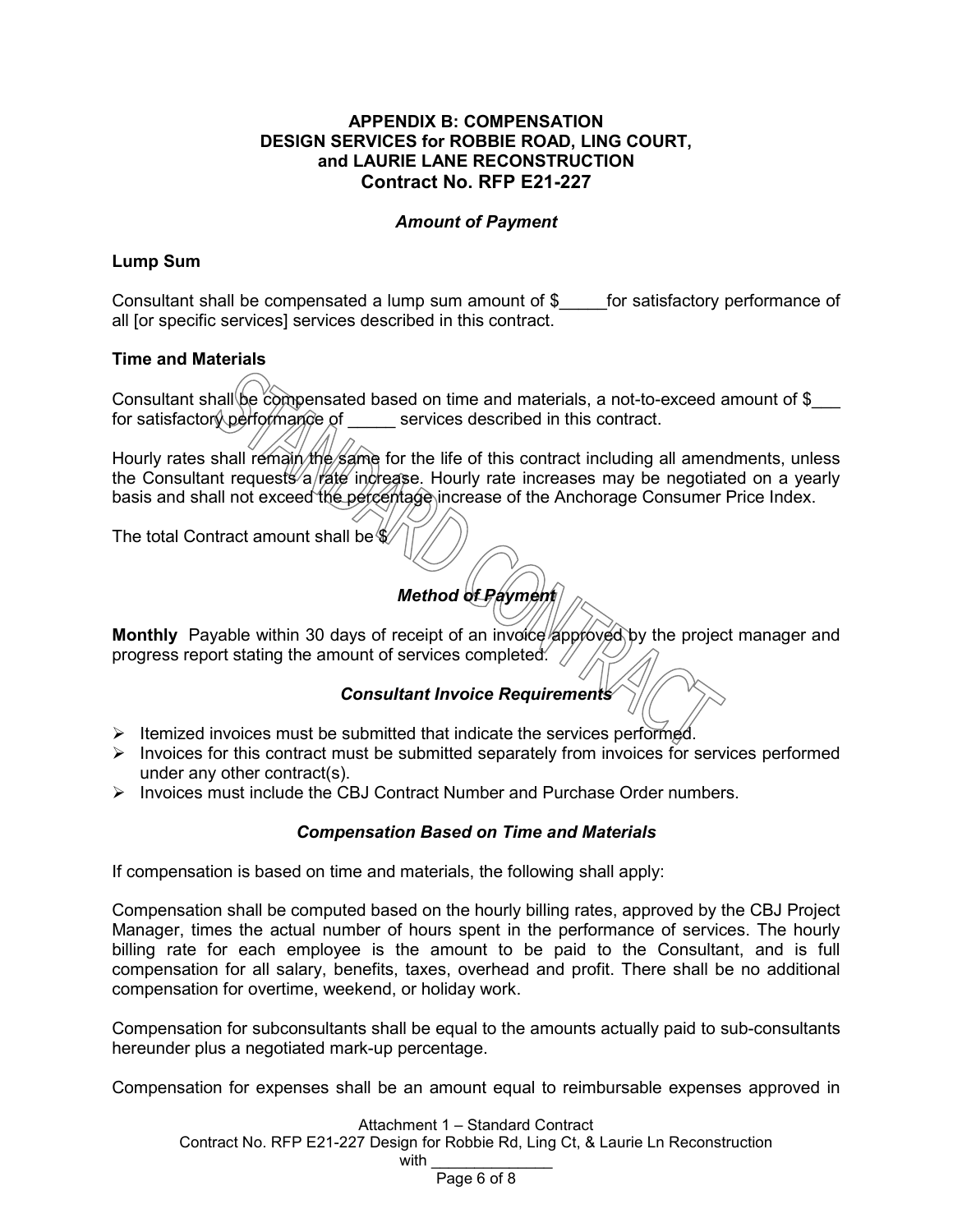advance by the CBJ Project Manager, necessary and reasonably incurred and actually paid by the Consultant in the performance of the services hereunder. No markup allowance is allowed. Reimbursable expenses are expenses that are unique to the performance of the services under the Contract and generally contemplate the purchase of outside ancillary services, such as mailing and delivery charges for submittal of drawings, specifications and reports, long distance telephone calls, rentals of equipment, travel and local transportation, meals and lodging on overnight trips.

Reimbursable expenses do not include expenses that are usually and customarily included as part of the Consultant's overhead. For the purposes of this Agreement reimbursable expenses do not include amounts for typing, utilization of computer systems, computer aided design and drafting (CADD), cameras, recording or measuring devices, flashlights and other small, portable equipment, safety supplies, phones, telephone calls, electronic messaging including FAX, Telex and telegrams, or expendable office supplies. Unless otherwise indicated, required insurance is not a reimbursable expense.

The Consultant shall obtain the CBJ Project Manager's written approval prior to making expenditures for reimbursable expenses in excess of \$500 per specific expenditure and for all overnight trips which are reimbursable expenditures as set forth above. The Consultant shall substantiate all billings for reimbursable expenses in excess of \$25 with receipted bills and provide said receipts with the appropriate billing.

The Consultant shall keep, and cause  $\frac{1}{4}$   $\frac{1}{2}$   $\frac{1}{2}$   $\frac{1}{2}$   $\frac{1}{2}$   $\frac{1}{2}$   $\frac{1}{2}$   $\frac{1}{2}$   $\frac{1}{2}$   $\frac{1}{2}$   $\frac{1}{2}$   $\frac{1}{2}$   $\frac{1}{2}$   $\frac{1}{2}$   $\frac{1}{2}$   $\frac{1}{2}$   $\frac{1}{2}$   $\frac{1}{2}$   $\frac{$ spent in the performance of services hereunder by all persons whose billing rates will be the basis for compensation as well as records and receipts of reimbursable expenditures hereunder. Failure to do so shall be a conclusive waiver  $\phi$ f any right to compensation for such services or expenses as are otherwise compensable hereunder.

The CBJ shall have the right to inspect all records of the  $\overline{C}$  consultant, and of any subconsultants, pertaining to this project. Records shall be maintained by the Consultant and subconsultants for a period of three years after completion of services.  $\langle$ 

When travel is necessary as part of the professional services to be provided, the following shall be followed:

- ♦ Airline tickets should be purchased at the 14 day advanced purchase price. The CBJ will not pay for First Class travel. Any deviation shall be approved in writing in advance by the CBJ Project Manager.
- ♦ Per diem meal allowance shall be: \$60.00 (\$12.00 for breakfast, \$16.00 for lunch and \$32.00 for dinner).
- $\blacklozenge$  The Consultant shall stay at the hotel with a daily rate not to exceed \$150.00.
- ♦ Travel agent fees, tips, alcohol or bar tabs shall not be paid by the CBJ.
- $\bullet$  Car rental, parking, and taxi fees shall be reasonable and not excessive. This reimbursement is for services in Juneau only. Parking fees, etc. outside of Juneau will not be reimbursed.